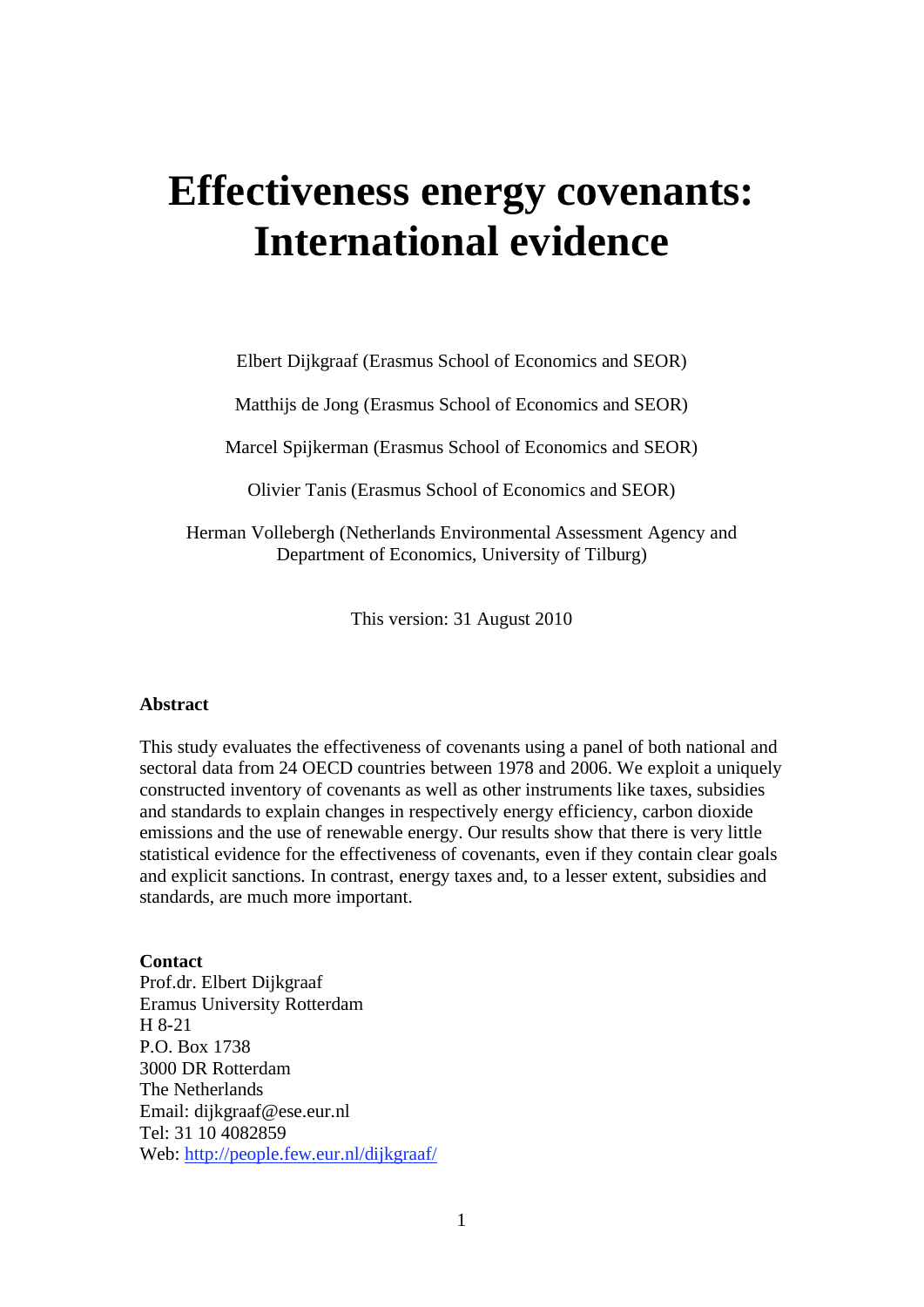#### **1. Introduction**

1

In recent years governments in OECD countries have increasingly included covenants in their policy mix to stimulate energy efficiency, carbon reduction and the use of renewable energy. A covenant is a type of contract in which the covenantor makes a promise to a covenantee to do or not do some action. A typical example in this context is a firm or even sector that promises to the government to reduce its energy use within a given time slot or to generate a given amount of electricity in 5 years. Contrary to standards or taxes, covenants belong to what is called soft law because the agreement essentially is voluntary and enforcement is weak or even absent. Making such promises is not necessarily without bite, however. Much seems to depend on the design of a voluntary agreement (VA). Segerson and Miceli (1998), for instance, show with a theoretical model that covenants can be effective if the regulator uses (credible) threats like the implementation of standards or taxes if the promise is broken. In contrast Glachant (2007) proves that even if a credible threat is possible, regulation through standards or taxes is still more effective. Only if no credible threat is possible due to effective lobbying behaviour covenants might be useful in the policy mix. Lyon and Maxwell (2003) obtain a similar conclusion but also stress that covenants initiated by an industry itself is usually more effective because of the government has more negotiation power in that case.

The empirical literature so far is mainly restricted to U.S. micropanels (e.g. Delmas and Montes, 2007, and Pizer at al., 2008) with much emphasis on the importance of selection effects by comparing participants and non-participants. Only a few of those studies also control for (some) differences in the design of covenants and the use of other instruments (Johnstone et al., 2009, and Bjørner & Jensen, 2002), while the effectiveness of covenants is likely to also depend on their design as well as on their context of implementation, such as sector and country specific  $circ$  circumstances.<sup>1</sup> To study the effectiveness of covenants in this broader setting we compiled a unique data set that not only characterizes 78 covenants in 24 OECD countries in the period 1978 to 2006, but accounts for the implementation of energy taxes, subsidies and standards as well. We also exploit different weighing schemes as well as different sectors (i.e. industry, transport sector, electricity production and

<sup>&</sup>lt;sup>1</sup> Note that micropanels usually cannot control for differences in covenant design because design characteristics are typically hold constant.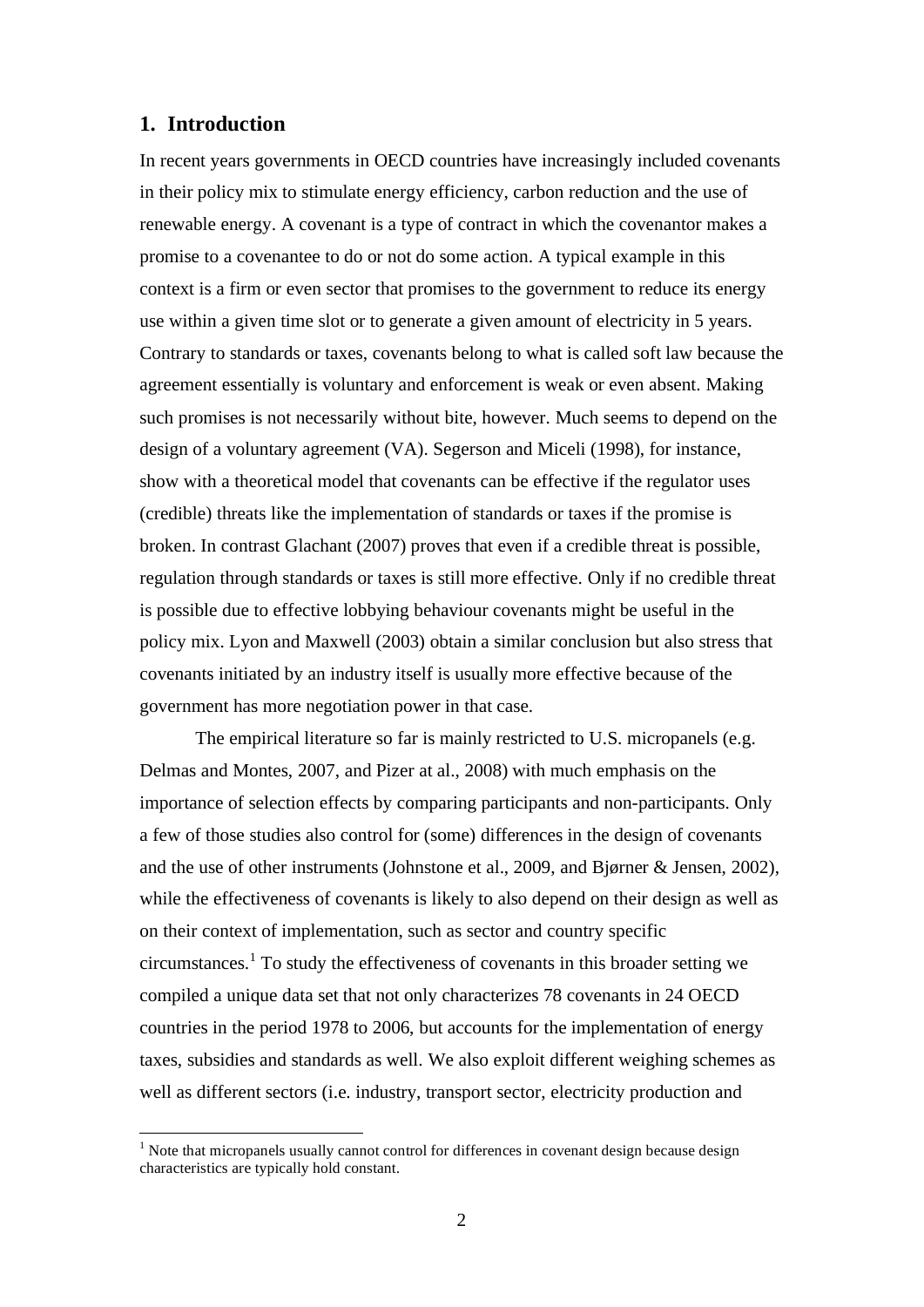other sectors) to assess the relative importance of different covenants. We evaluate whether covenants have had an impact on energy and  $CO<sub>2</sub>$  intensity as well as on the penetration of renewables not only across countries but also across (clusters of) sectors. The panel structure of our data base allows us to control for potential selection effects and endogeneity problems.

We do find very little support for the effectiveness of covenants. In general no effect is found on energy- and  $CO<sub>2</sub>$ -intensity and on the use of renewable irrespective of whether we control for covenant design or not. Somewhat surprisingly we do not find any effect even for the strictest covenants neither at the country nor at the sector level. This provides support for those who claim that covenants are policies of last resort and are unlikely to have much bite. In clear contrast, tax inclusive energy prices and, to a lesser extent, subsidies and standards, are much more important in changing overall patterns of energy use.

Our paper is organized as follows. The next section shortly reviews the empirical literature. Section 3 explains our selection procedure for our counts of VAs as well as our assessment of their relative importance in more detail. Next we discuss our econometric approach. Section 5 presents our main results and section 6 our sensitivity analysis. Section 7 concludes.

#### **2. Background**

Several studies explore the effectiveness of covenants. Table 1 summarizes the empirical literature for energy covenants. Long ago Hartman (1988) estimated the effect of an energy covenant aims to stimulate energy companies to support American consumers in saving energy. He uses data for 658 households, of which 508 were clients of companies participating in the covenant. Hartman finds a reduction of the consumption of energy of 4% between 1977 and 1981 by comparing participants and non-participants.

Lyon and Kim (2006) study 83 American electricity companies, of which 52% participate in the 1605(b) programme. They compare participants and non-participants between 1996 and 2003 but do not find any effect. Delmas en Montes (2007) study the American climate challenge program for electricity companies using data for 133 electricity companies (61% of total electricity production) for 1995-2000 and of which 82 participated in the covenant. Overall they find an insignificant effect.

3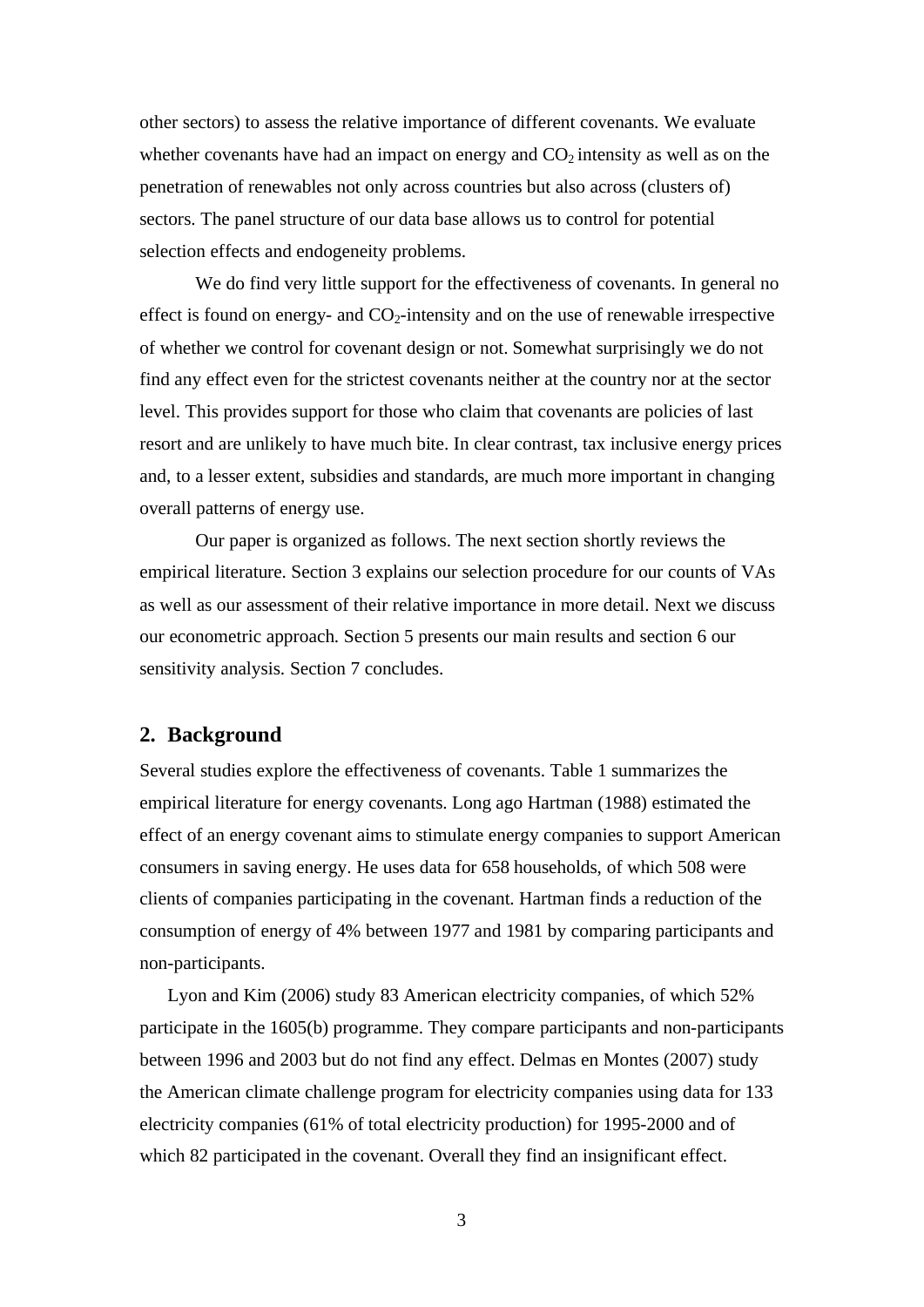However, early joiners show a reduction in  $CO<sub>2</sub>$  emissions per MWh of 7.5% per year. Late joiners, on the other hand, show a comparable increase in  $CO<sub>2</sub>$  emissions per MWh. They conclude that late joiners free ride on the green image created by the early joiners. Pizer et al. (2008) study the American Climate wise covenant and the 1605(b) programme for the industry using data for 900.000 companies of which 4000 participate in the covenant. They find a reduction in energy outlays of 5% between 1994 and 2000, but no reduction in  $CO<sub>2</sub>$ .

The only study that explores a non-American covenant based on micro-data is Bjørner and Jensen (2002). They use data for 3762 Danish companies in the energyintensive industry with only 60 participating in the covenant. Companies could get a tax reduction when participating in the covenant, but also face obligations to save energy and a fine if they did not succeed. In that case they had to pay the tax ex post. The authors find a reduction in energy use and CO2-emissions of 9% between 1993 and 1997 (the net effect, excluding the effect of tax reduction, is 6%). According to the authors, the effectiveness is related to the clear threat of higher taxes if the goal was not reached. Interestingly, the effectiveness of the tax itself is comparable to that of the covenant. For subsidies, however, no effect is found.

These case studies all use micro-data which allows comparisons of participants with a clear business-as-usual case of non-participants. One weak point, however, is that usually no tests are available of the effectiveness of differences in covenant design and comparisons with other instruments because datasets have not enough variation in policies. An alternative research design followed by Johnstone et al. (2009) is to exploit differences between countries and over time. Using country data for a panel of OECD countries they study whether policy instruments influence the number of renewable energy patents for wind, sun, ocean, biomass and waste for 25 countries between 1978 and 2003. They only find a positive effect for waste covenants, while taxes, standards and tradable permits stimulate patents for all renewables.

Although dynamic incentives of covenants as measured through patents are also interesting, the primary objective of most energy covenants is to reduce energy or CO2 (per unit of output) and therefore increase (reduce) energy or CO2 efficiency

4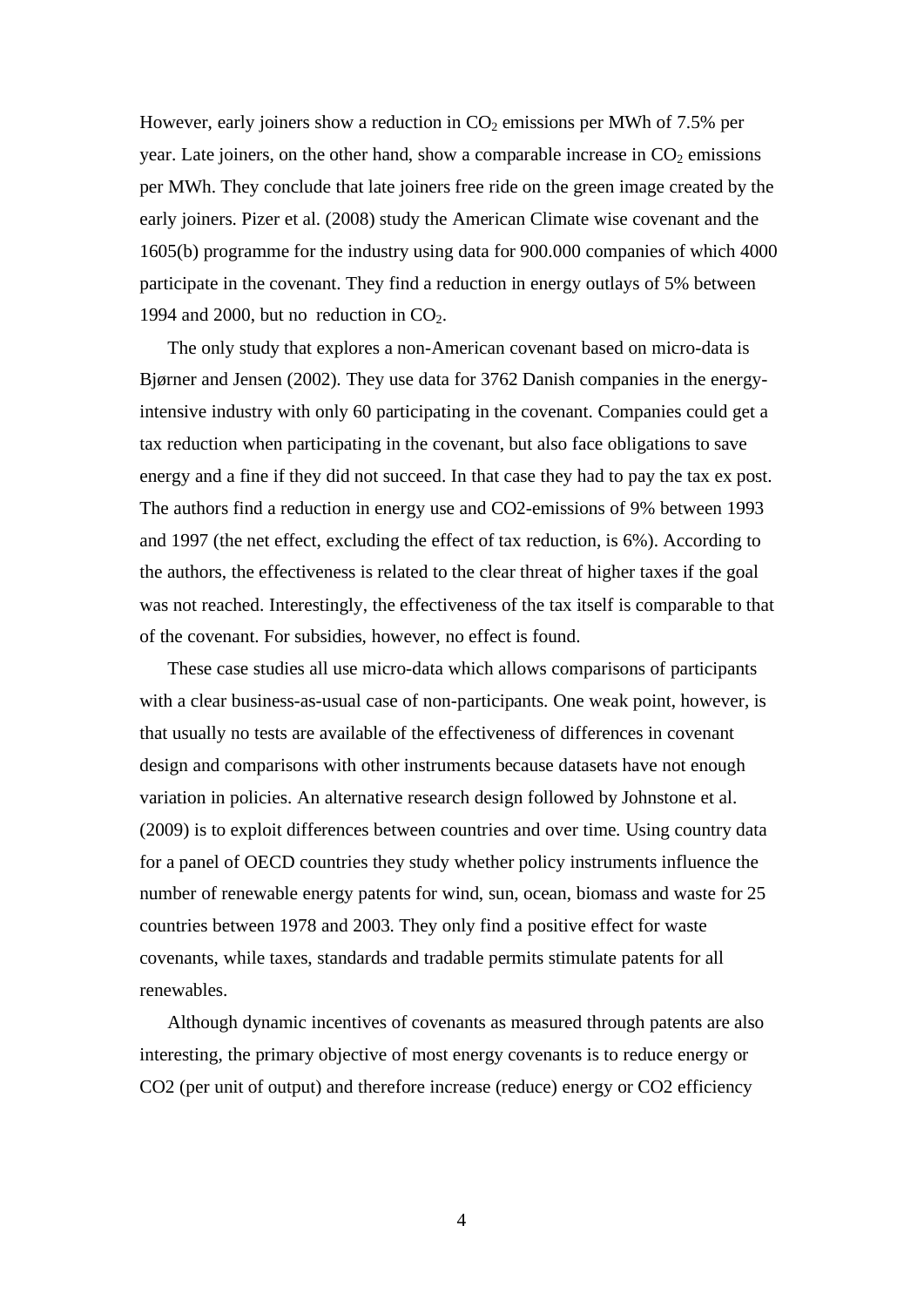$(intensity).$ <sup>2</sup> Moreover, differences in design of covenants also seems to play an important role in explaining their effectiveness. For instance, the threat with ex post taxation is likely to be an important explanatory factor behind the success of the Danish VAs even though the theoretical literature assesses the role of threats differently. We follow the approach by Johnstone et al. (2009) while allowing for differences in design of covenants. Ceteris paribus the use of other instruments, we expect covenants to be effective in countries where many covenants are present and that these countries should show lower energy- and  $CO<sub>2</sub>$ -intensity and more use of renewables. However, we also expect stricter covenants to have more of an impact than less strict ones.

|                                 |             |                                  |                                                 |                | Effects on environment <sup>1</sup> |                |
|---------------------------------|-------------|----------------------------------|-------------------------------------------------|----------------|-------------------------------------|----------------|
| Authors                         | Country     | Covenant                         | Counterfactual                                  | Pos.           | Neg.                                | Neutral        |
| Hartman (1988)                  | <b>USA</b>  | Energy savings<br>households     | N <sub>0</sub>                                  | Yes            | N <sub>0</sub>                      | N <sub>0</sub> |
| Bjørner $\&$<br>Jensen $(2002)$ | Denmark     | Energy use industry              | Tax, subsidy                                    | <b>Yes</b>     | N <sub>0</sub>                      | N <sub>0</sub> |
| Lyon $&$ Kim<br>(2006)          | USA.        | Climate emissions<br>electricity | N <sub>0</sub>                                  | N <sub>0</sub> | N <sub>0</sub>                      | <b>Yes</b>     |
| Delmas $\&$<br>Montes $(2007)$  | USA.        | Climate emissions<br>electricity | N <sub>0</sub>                                  | EJ             | LJ                                  | N <sub>0</sub> |
| Johnstone et al.<br>(2008)      | <b>OECD</b> | Renewable energy                 | Tax, subsidy,<br>tradable permits,<br>standards | 1              | N <sub>0</sub>                      | 4              |
| Pizer et al. $(2008)$           | <b>USA</b>  | Climate emissions<br>industry    | N <sub>0</sub>                                  | 1              | N <sub>0</sub>                      | 1              |

#### **Table 1 Overview empirical studies energy covenants**

1. EJ: Early joiners, LJ: Late joiners

#### **3. Measuring Voluntary Agreements**

To measure the use of covenants we compiled a new database of VA that were in effect in 24 OECD countries in the years 1978 to 2006. Our starting point is three databases of the IEA related to Renewables, Climate Change and Energy Efficiency (IEA, 2010). In order to be included in our database, the aim of the agreements should

 $\frac{1}{2}$  We define energy intensity as the inverse of energy efficiency, i.e. the use of energy per unit of output.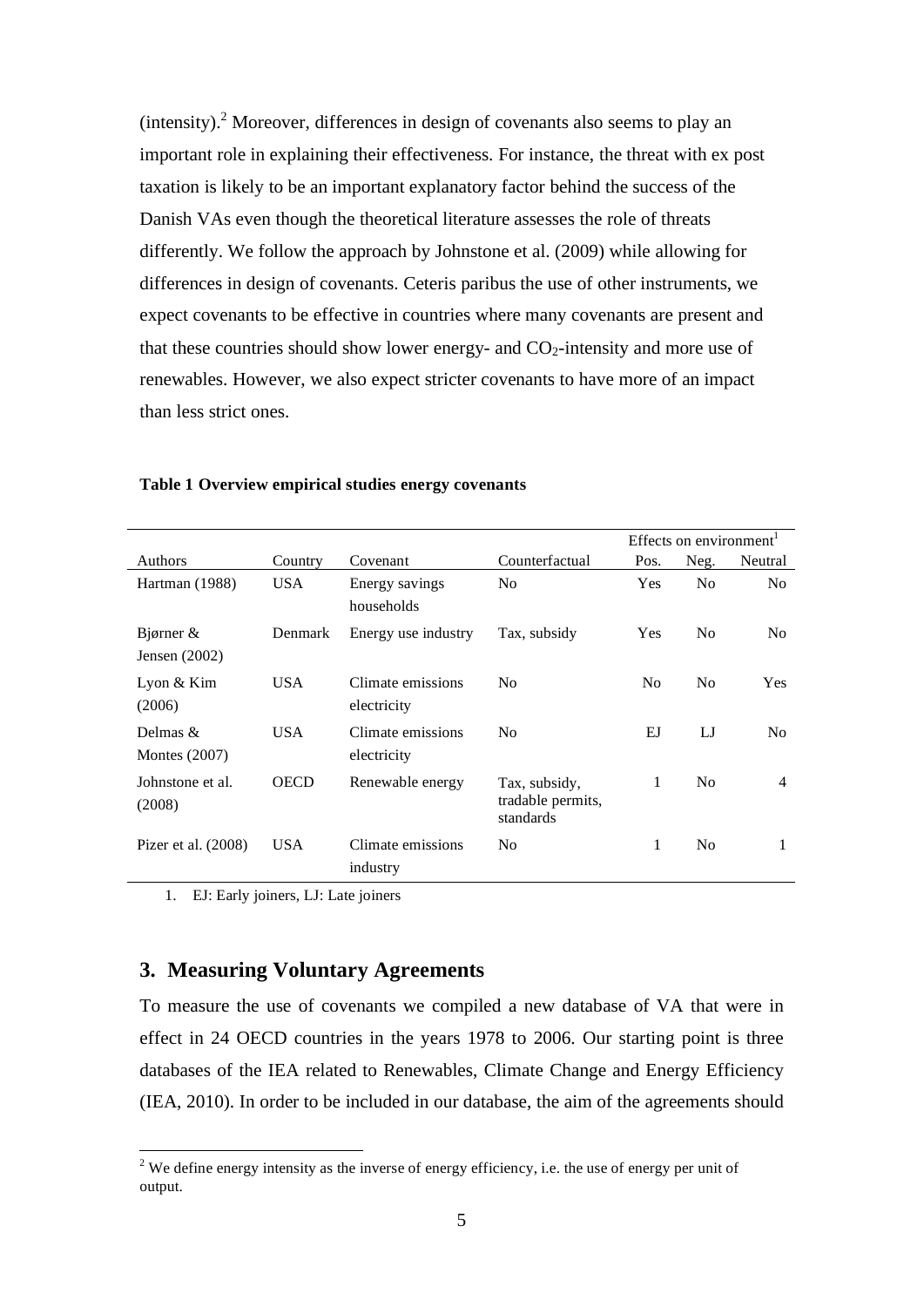be the reduction of greenhouse gas emissions or a reduction of the use of energy. Based on a literature review and country websites we completed this database, or removed agreements in case a measure could not be described as an agreement. By agreement we mean either agreements or the program in which these agreements are negotiated. An agreement program may contain many different agreements with different sectors. A single agreement may also contain a great deal of sectors. What counts is whether these agreements are established under the same policy.

The IEA describes 212 VAs that are related to energy or  $CO<sub>2</sub>$  reduction, of which we classified 78 as a true VA. Regulations that contain a voluntary element are counted (tagged) in the IEA as both regulation and as a VA. We therefore carefully assessed whether a measure can be classified as VA or as a different instrument. In classifying the agreements or programs we used three criteria. The first is that there has to be an agreement between at least two parties, which can be private or public. The agreement must have some degree of freedom for participants in terms of participation or the goals to be met. The third criterion is that participants have to make some effort to reach the goals described in the agreements.

To account for the great variety in the design of covenants, we exploit four different measures for VAs. All measures count the number of agreements at time *t* in country *i* in different ways. The 78 VAs have different starting and end points, so VAs could apply in various consecutive years. If no agreements are active in a country at a specific date the variable takes value 0. As we use annual data we have a total of 696 observations for each measure.

The first measure is a simple count of the covenants for each country. This count, however, is somewhat limited because it does not take into consideration that some VAs apply to several sectors at the same time whereas others only apply to one sector. Therefore our second measure counts the number of sub-covenants for each single agreement and thus allows for differences in the number of sectors that have negotiated an agreement separately or collectively. So this count is not simply the actual number of sub-covenants, but rather reflects the number of sectors that participate. For consistency the sector definitions are based on the NACE 1.1 codes. Figure 1 shows the overall number and distribution of these energy sub-covenants across countries in our sample in 2006. Clearly large variation exists. The Netherlands uses covenants most intensively, followed by Japan, Finland, the United Kingdom (U.K.) and the U.S. Countries like Greece, Iceland, Luxembourg and Portugal do not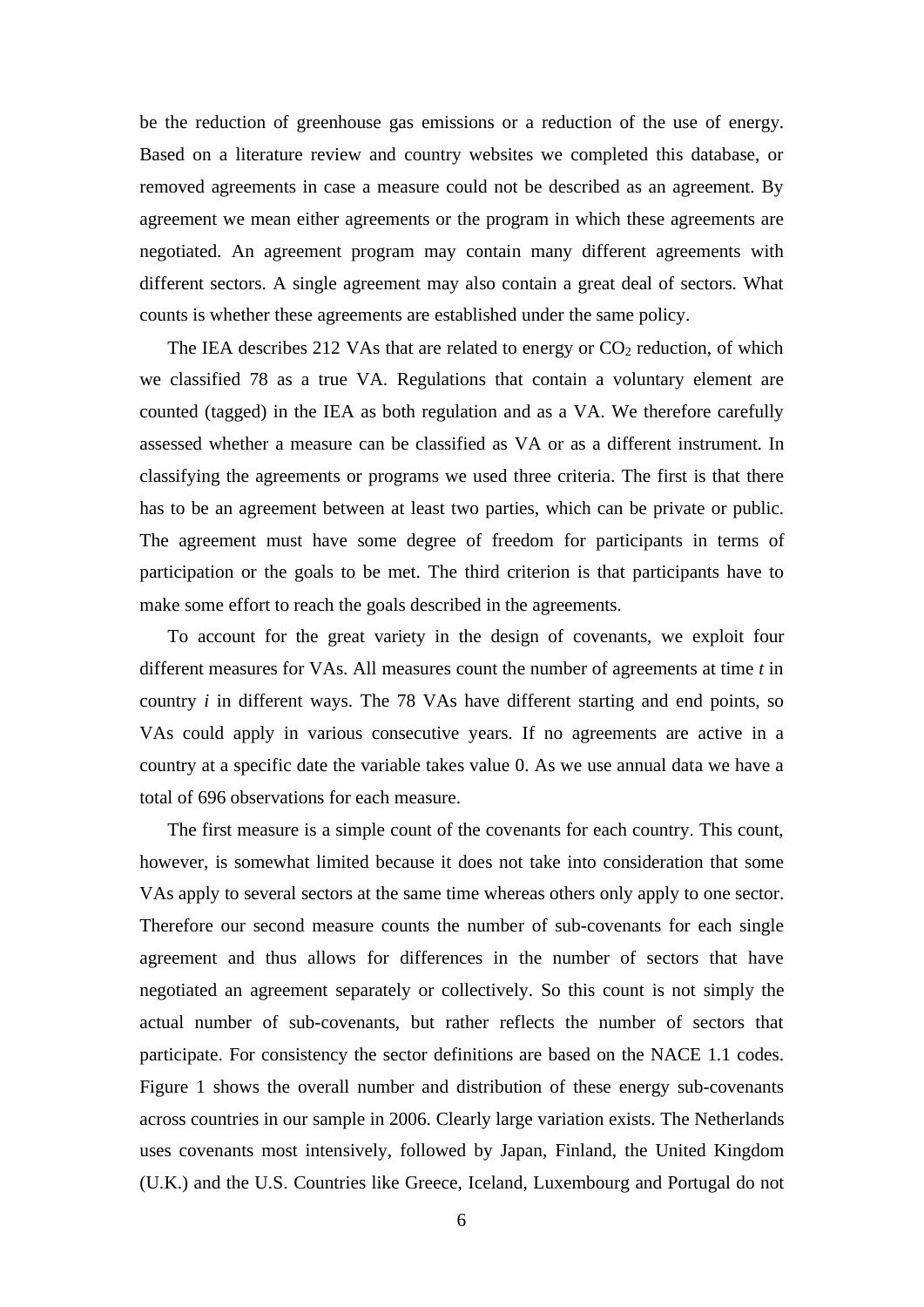use covenants at all. Note that we do not have any covenant in our data set before the beginning of the 1990s (see also section 4).



**Figure 1. Use of energy sub-covenants in OECD countries, 2006.**

The other two measures also take the reach or depth of a covenant into account. The third measure is similar to the simple count but also includes dimensions that describe the strictness and reach of the agreements. According to this measure all agreements start with a score of 0.25 and they can gain an additional score of 0.25 points for each of three aspects: i) if the agreement is a national agreement; ii) if the agreement has explicit measurable goals; iii) if the results are externally validated. If all aspects are true, an agreement can attain a maximum of 1 point.

The final measure is based on a subjective assessment of the VAs. We classify the covenants in four types which were subsequently counted as separate variables. The classification is based on the number of sectors included, the targets set, the use of sanctions for not reaching the goals, and other relevant aspects that might influence the impact of the agreements. Due to the great variety in the agreements (subjective) judgements are unavoidable. For instance, a goal of 10 percent reduction is a major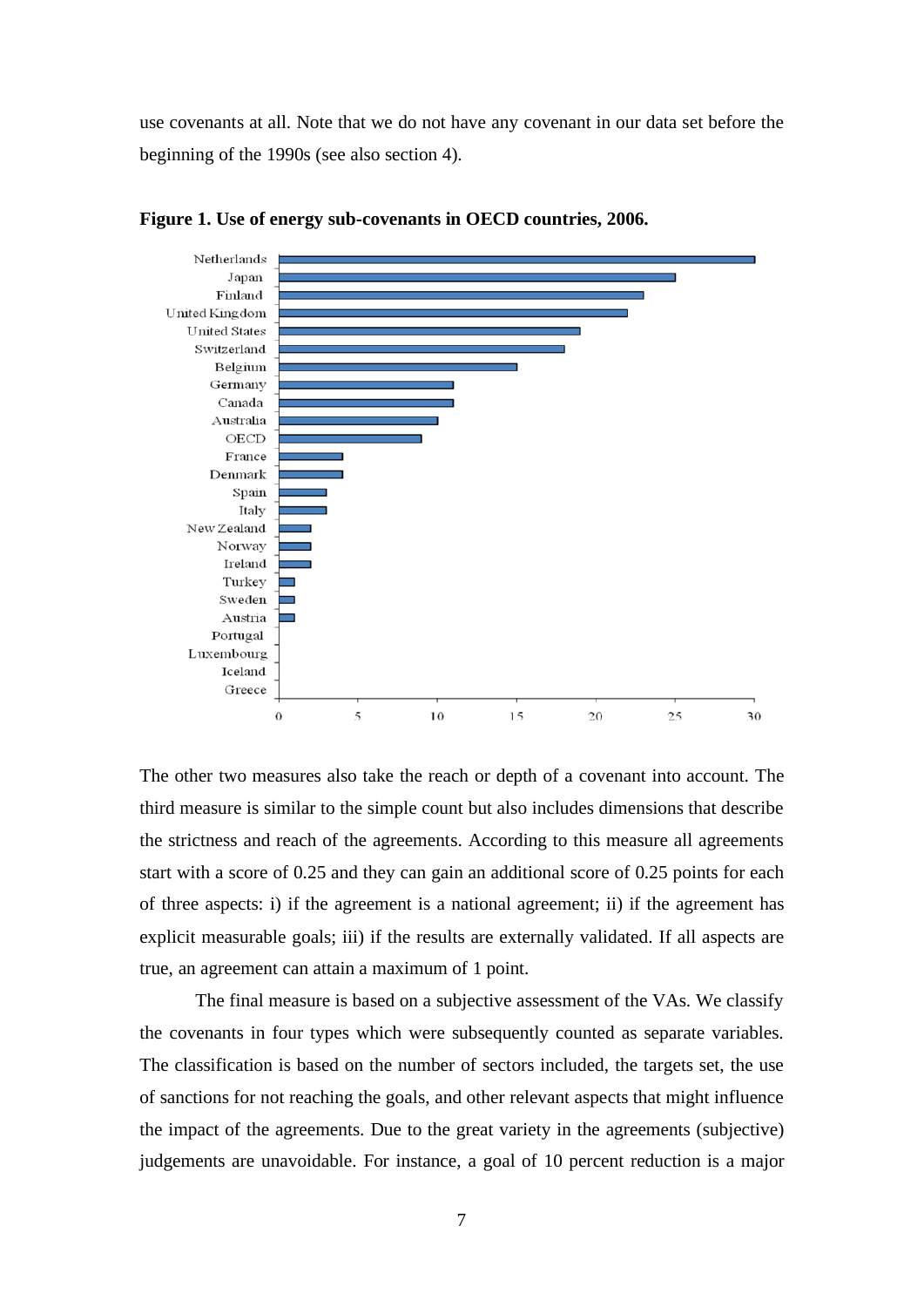target in some cases, but in others easy to reach. Strictness does not only depend on the goals set, but also on the timeline for reaching these goals. Our Type 1 agreements have limited goals and restricted to a few sectors without sanctions, while Type 4 agreements have strict goals, sanctions and include most sectors in the economy. Type 2 and 3 agreements lack either sanctions, ambitious goals, or are limited to only a few sectors.

Additionally for each type we create variables that measure certain characteristics of a VAs to assess whether a particular characteristic improves its effectiveness or not. Such characteristics are explicit goals, sanctions or external validation. Only if an agreement type reflects this characteristic it generates a count. Combining these characteristics with the four types described above we obtain 12 additional variables. This allows us to test for all different design elements seperately. For instance, we can estimate whether a Type 4 agreement with external validation performs better than a general Type 4 agreement or whether agreements with sanctions perform better than agreements without sanctions.

|                                | Country | Industry       | Transport      | 'Other' | Electricity | Renewables |
|--------------------------------|---------|----------------|----------------|---------|-------------|------------|
| Covenants (unweighted)         | 78      | 43             | 18             | 39      | 31          | 31         |
| Subconvenants                  | 245     | 223            | na             | na      | na          | na         |
| Covenants (weighted)           | 64.25   | 36.75          | 14.75          | 31.5    | 25.75       | 25.75      |
| Covenants (type)               |         |                |                |         |             |            |
| - I (less stringent)           | 27      | 9              | 8              | 15      | 6           | 6          |
| $-II$                          | 24      | 14             | 5              | 15      | 11          | 11         |
| - III                          | 11      | $\overline{7}$ | $\overline{0}$ | 2       | 5           | 5          |
| - IV (most stringent)          | 17      | 14             | 5              | 6       | 9           | 9          |
| Covenants<br>(characteristics) |         |                |                |         |             |            |
| - explicit goals               | 55      | 33             | 14             | 28      | 23          | 23         |
| - sanctions                    | 24      | 16             | $\overline{4}$ | 8       | 9           | 9          |
| - external validation          | 46      | 30             | 9              | 22      | 20          | 20         |

**Table 2 Number of covenant measures by country and sector level** 

Table 2 summarizes our counts for the different measures of the VAs. Note that a particular covenant might apply to different sectors and therefore the counts for the different sectors need not add up to the overall number of covenants in the column for country. Clearly covenants are used in all sectors with one exception for the Transport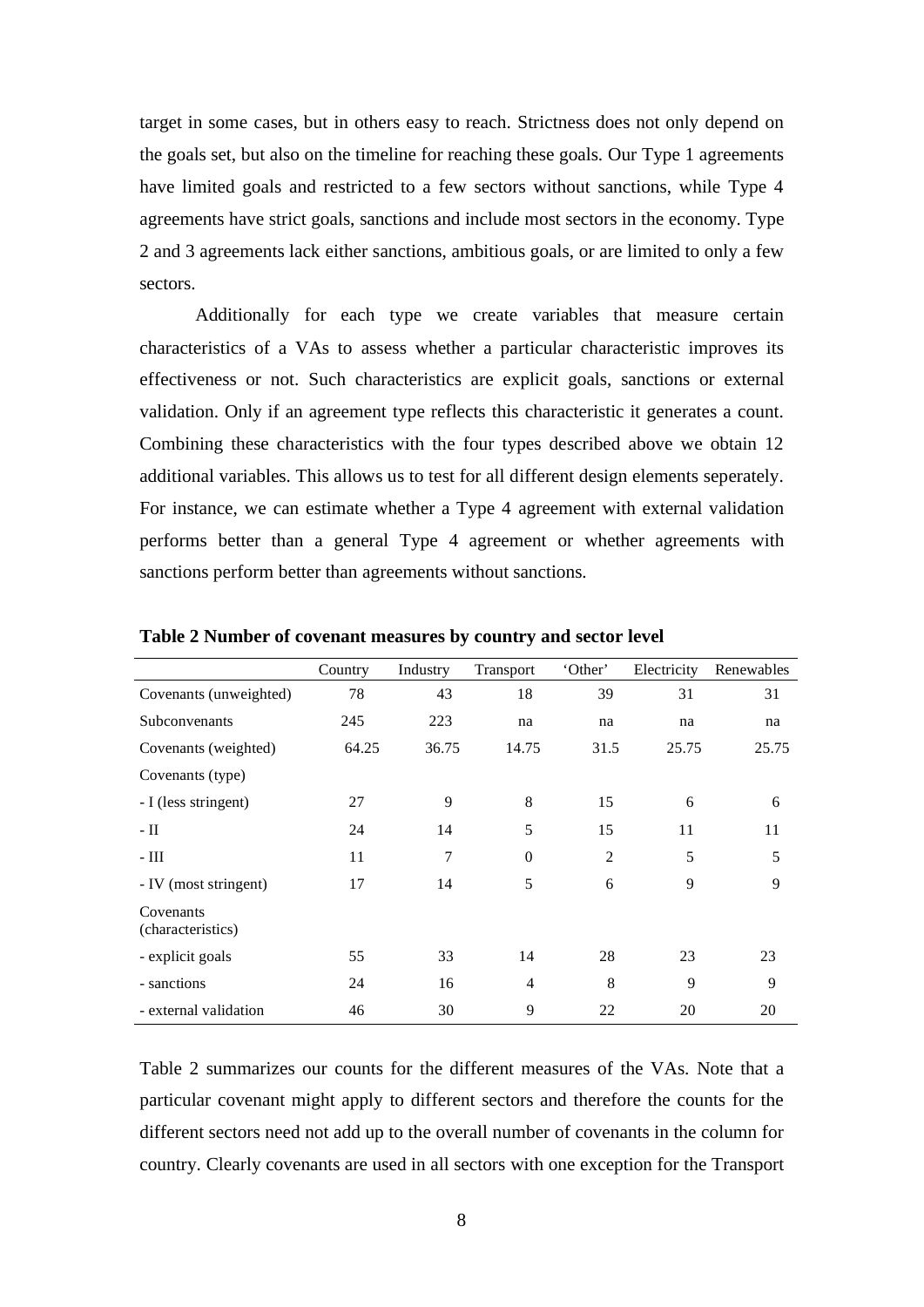sector. This sector, however, is much more homogeneous than, for instance, the Industrial sector. Note also that we have at least some positive counts for almost all our measures in all sectors.

VAs are not the only policy instrument to reduce energy intensity or  $CO<sub>2</sub>$ intensity. Indeed, countries typically differ in their use of instrument mixes over time (OECD, 2003). Therefore this study explicitly controls for the relative effectiveness of covenants by including also other policy instruments, such as regulation, subsidies and taxes. By comparing the use of different instruments between countries we are able to establish a counterfactual, whereas the comparison over time and between countries provides a business as usual scenario. Because of the panel structure we are also able to compare the situation in each country before and after the use of VAs, but we can also compare the use of these agreements with countries that do not use these agreements or at a different points in time.

#### **4. Econometric Methodology and Data**

To assess the effectiveness of VAs we exploit three different dependent variables that measure the potential outcomes of such agreements. These variables are energyintensity,  $CO_2$ -intensity or the share of renewable energy for country or sector *i* at time *t*. We compare the effect of VAs in 24 OECD countries in the period 1978 to 2006 both at the national level as well as for clusters of sectors. The different sectors we use in our estimations are industry, the transport sector, electricity production and 'other sectors'. 'Other sectors' consist of agriculture, commercial and public services, residential and non-specified other sectors. This classification follows the OECD energy balances classification that is also used for the energy and  $CO<sub>2</sub>$ - intensity measures.

We study levels in our dependents as explained by the implementation of covenants relative to other instruments applied by the regulatory agents in different countries. We fit the following fixed effects model

$$
E_{i,t} = \alpha + \beta_1 C_{i,t} + \beta_2 P_{i,t} + \beta_3 X_{i,t} + \beta_4 E_{i,t-1} + \beta_5 T_{i,t} + \delta D_i + \varepsilon_{i,t}
$$
 (1)

where  $E_{i,t}$  represents energy-intensity,  $CO_2$ - intensity or the share of renewable energy for country or sector *i* at time *t*.  $C_{i,t}$  is our measure of the VAs.  $P_{i,t}$  represents our vector of policy control variables, such as regulation, subsidies and (tax inclusive) energy prices,.  $X_{i,t}$  is a vector of other control variables,  $T_{i,t}$  is a country or sector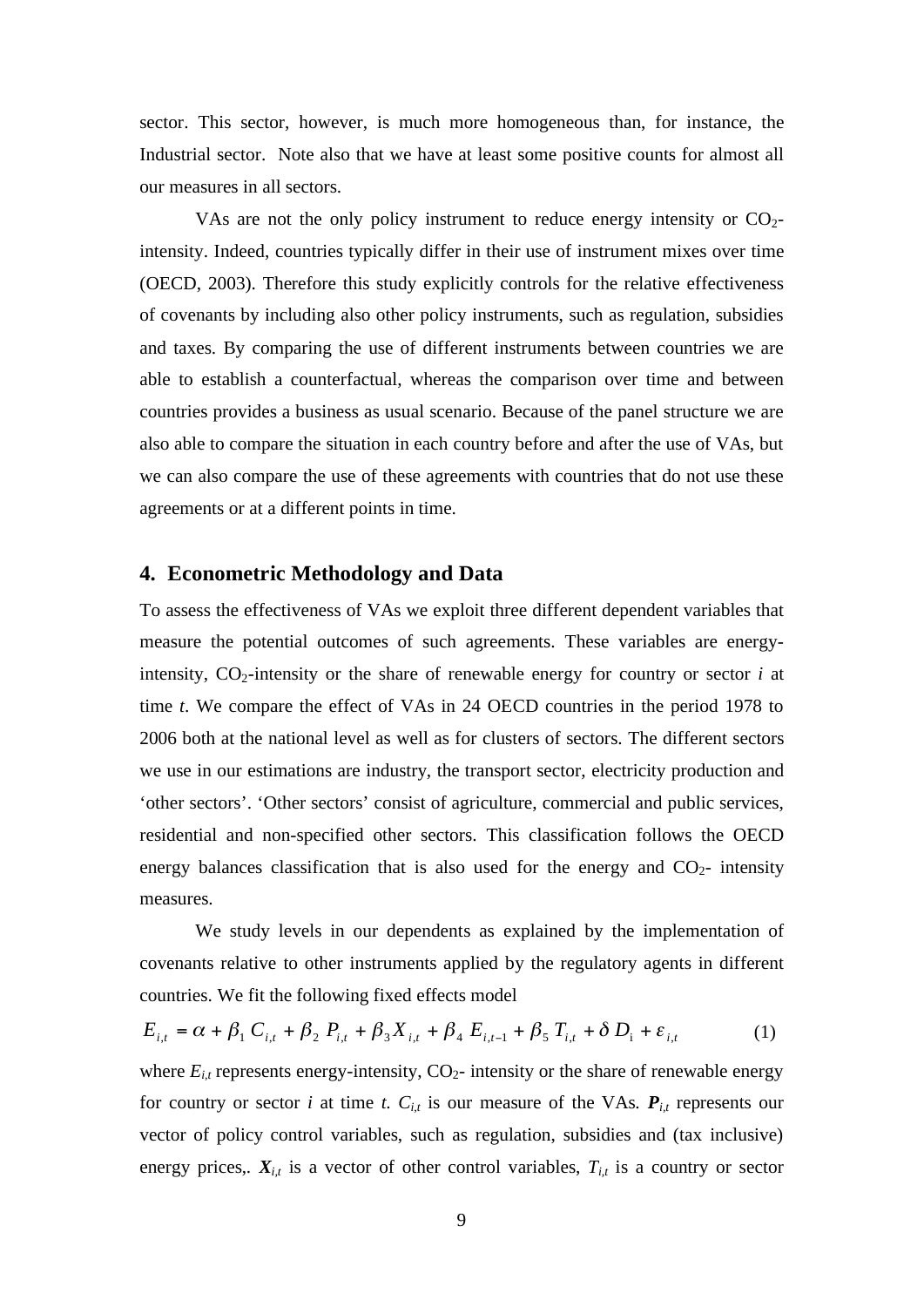specific time trend,  $\delta D_i$  is a full set of country fixed effects dummies, and, finally,  $\varepsilon_{i,t}$ is the normally distributed error term (with  $\varepsilon_{i,t} \sim N(0; \sigma_{i,t})$ ). We estimate this model separately on the national level as well as for the different subsectors.

Both energy-intensity and  $CO<sub>2</sub>$ -intensity are measured as the logarithm of the levels to avoid heteroskedasticity problems. To correct for potential serial correlation and the inability to adapt a large share of technology or capital in the short term, we include the lagged value of the dependent variable. We also add country specific time trends, both linear and quadratic, to correct for autonomous developments in energy intensity of countries, such as technological change.<sup>3</sup>. Finally, we estimate  $(1)$  using OLS.

Our dependent variables are measures for energy efficiency or intensity based on the OECD energy balances (OECD, 2009b). Energy use is measured by total energy consumption in oil equivalents and we obtain energy intensity by dividing consumption with some measure of the overall 'size' of the economy or sector. We use Gross Domestic Product (GDP) for the national level, value added for the industry, and the number of inhabitants for the transport sector and other sectors. GDP is in 1990 International Geary-Khamis dollars from Maddison (2009). Value added is taken from OECD data in 2000 PPP dollar (OECD, 2009a) and the number of inhabitants is taken from the world development indicators (World Bank, 2009). For our measure of  $CO<sub>2</sub>$  intensity we multiply energy consumption by  $CO<sub>2</sub>$  emissions for each fuel type. Note that countries with rich (low) natural energy resources can combine high energy consumption with a low (high)  $CO<sub>2</sub>$  intensity.

For the electricity sector we exploit a measure for the efficiency of energy production, i.e. the amount of energy used to produce one unit of electricity. More specifically this indicator is the sum of all energy used by electricity production in oil equivalents divided by total electricity consumption (also derived from the OECD energy balances database). Finally, we use the share of energy that is produced from renewable sources. In these figures hydropower and nuclear energy are not taken into account because some countries heavily rely on these renewable sources. See Table 3 for a full set of descriptive statistics for our five dependent variables.

1

 $3$  Vollebergh et al. (2009) show that country specific time trends play a crucial role in explaining differences in  $CO<sub>2</sub>$  emissions between OECD countries. We use both linear and quadratic time trends to allow for potential non-linearities of these autonomous developments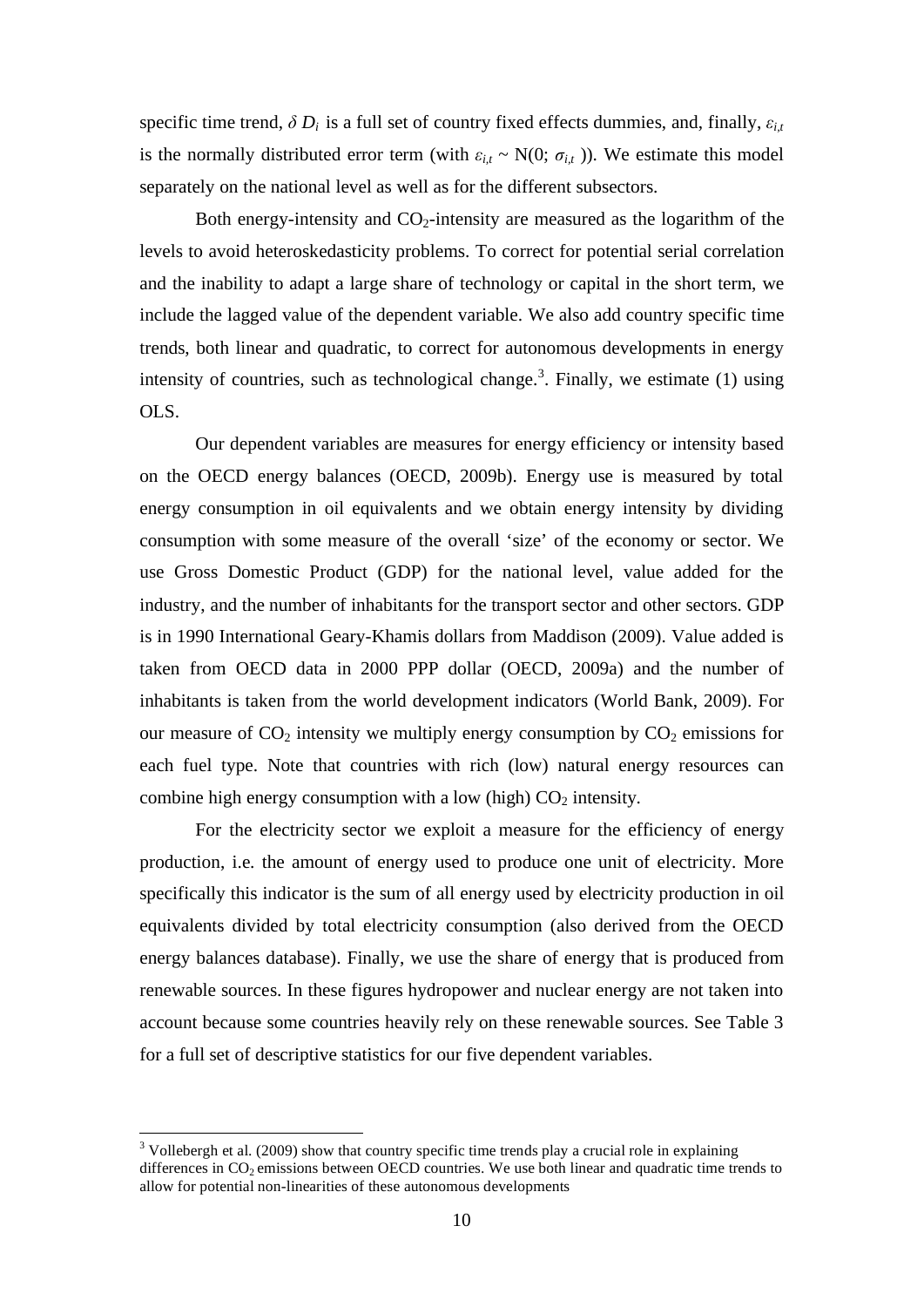|                         | Unit                            | Average | St.dev. | Min  | Max   |
|-------------------------|---------------------------------|---------|---------|------|-------|
| <b>Energy-intensity</b> |                                 |         |         |      |       |
| - Country               | <b>TCF/GDP</b>                  | 0.25    | 0.10    | 0.12 | 0.72  |
| - Industry              | TFC/Value added                 | 0.26    | 0.16    | 0.06 | 1.65  |
| - Transport             | TFC/Inhabitant                  | 1005    | 666     | 134  | 5965  |
| - Other sectors         | TFC/Inhabitant                  | 1752    | 903     | 229  | 5671  |
| - Electricity           | Energy input per unit           | 2.52    | 0.70    | 1.09 | 3.97  |
|                         |                                 |         |         |      |       |
| $CO2$ -intensity        |                                 |         |         |      |       |
| - Country               | <b>TCF/GDP</b>                  | 0.16    | 0.07    | 0.05 | 0.65  |
| - Industry              | TFC/Value added                 | 0.16    | 0.13    | 0.02 | 1.55  |
| - Transport             | TFC/Inhabitant                  | 831     | 557     | 114  | 4998  |
| - Other sectors         | TFC/Inhabitant                  | 965     | 510     | 133  | 2423  |
| - Electricity           | $CO2$ input per unit            | 1.46    | 1.03    | 0.00 | 3.99  |
|                         |                                 |         |         |      |       |
| <b>Renewables</b>       | Share in electricity production | 3.12    | 4.04    | 0.01 | 29.40 |

**Table 3. Descriptive statistics dependent variables**

In our analysis we compare the effectiveness of the agreements against other policy measures including regulations and subsidies. The regulations measure is a simple count of regulations (or programs containing regulations) as reported by the IEA databases for Renewables, Climate Change and Energy Efficiency (IEA, 2010). Each standard for energy- and CO2-efficiency and renewables reported by the IEA for a specific country generates one count. One example is a minimum standard for the share of renewable for electricity producers. If possible we explicitly link such regulation to the relevant sectors in our analysis.

Data for subsidies are constructed using the Energy technology R&D budgets 2008 from the IEA (2009) Beyond 2020 database. All subsidies are in PPP 2007 dollars and weighed for each country by the total final consumption, or the final consumption of each sector in a country. The subsidy measure used for the national level is a summation of all subsidies included in the database. The database also contains subsidies for the industry and the transport sector. For 'other sectors' we rely on subsidies for both residential and other sectors. For the electricity industry we use subsidies related to fossil fuels and electricity production, such as distribution and combustion techniques.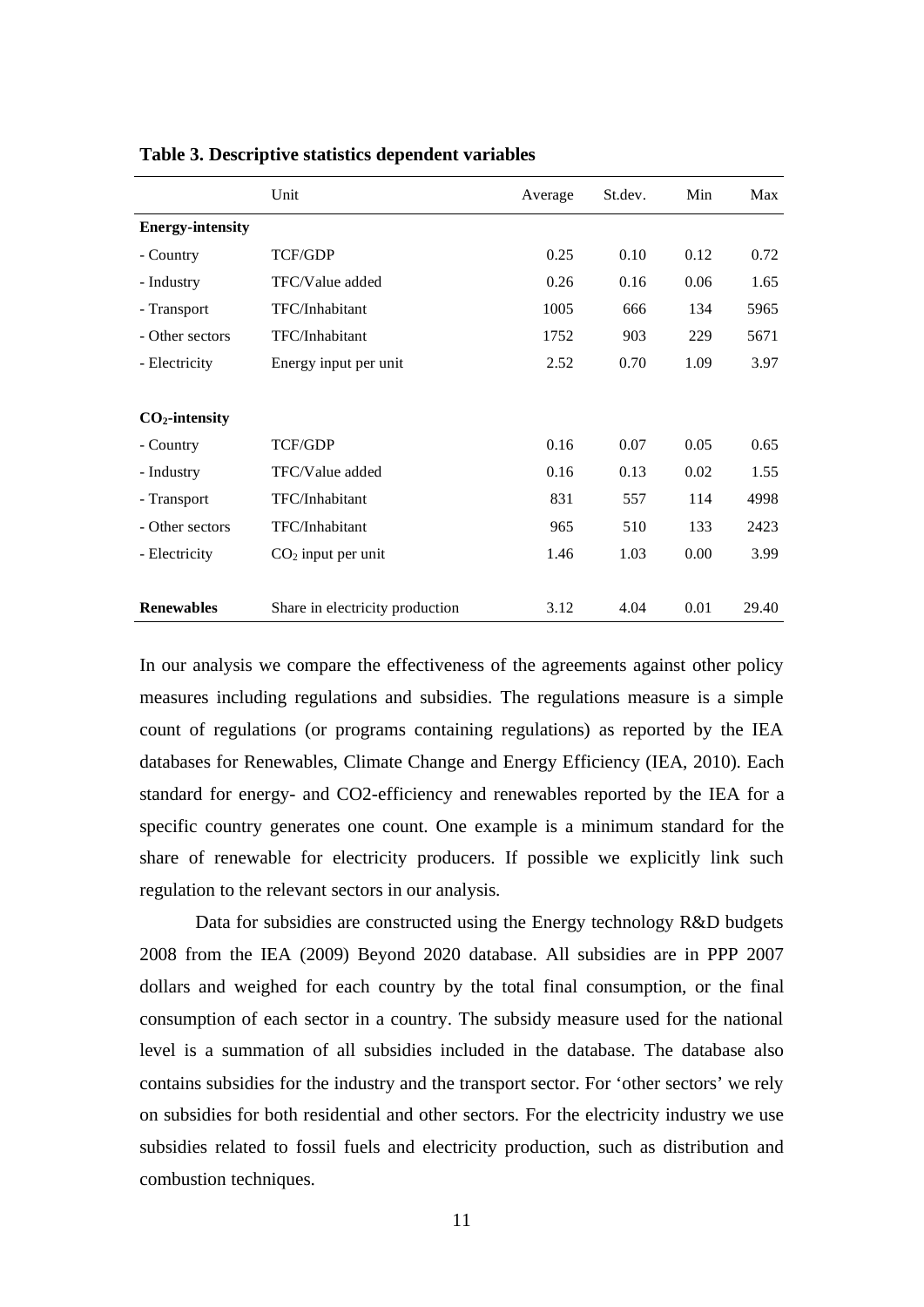|                                | Unit                       | Average | St.dev. | Min            | Max    |
|--------------------------------|----------------------------|---------|---------|----------------|--------|
| In all models:                 |                            |         |         |                |        |
| - Covenants                    |                            |         |         |                |        |
| - total unweighted             | Number                     | 0.89    | 1.64    | $\Omega$       | 11     |
| - subcovenants                 | Number                     | 2.94    | 6.71    | $\Omega$       | 34     |
| - total weighted               | Number                     | 0.76    | 1.39    | $\overline{0}$ | 9.25   |
| - types                        | I (most limited)           | 0.34    | 0.72    | $\Omega$       | 4      |
|                                | $\mathbf{I}$               | 0.29    | 0.86    | $\overline{0}$ | 6      |
|                                | $\rm III$                  | 0.09    | 0.36    | $\Omega$       | 3      |
|                                | IV (most stringent)        | 0.17    | 0.42    | $\Omega$       | 3      |
| - Standards (Total)            | Number                     | 1.38    | 2.43    | $\overline{0}$ | 15     |
| - Subsidies (total)            | Dollar per toe             | 2.65    | 2.19    | $\overline{0}$ | 13.30  |
| - Energy prices (tax incl.)    | Index $(2000=100)$         | 114.98  | 22.91   | 51.18          | 214.70 |
| - Population density           | Inhabitants per hectare    | 1.22    | 1.19    | 0.02           | 4.82   |
| - Openness economy             | Import + export as $%$ GDP | 70.23   | 43.73   | 8.87           | 326.60 |
| - Average temperature          | Celsius                    | 11.20   | 4.47    | 2.58           | 22.29  |
| - Average precipitation        | Mm                         | 730.9   | 274.0   | 125.5          | 2266.9 |
| - Rural population             | Share in total population  | 26.31   | 12.14   | 2.68           | 58.00  |
| - Fertility                    | Number of birth per women  | 1.76    | 0.43    | 1.15           | 4.43   |
| - Population $\langle$ than 15 | Share in total population  | 20.39   | 4.42    | 13.78          | 40.93  |
|                                |                            |         |         |                |        |
| Used in sensitivity analyses:  |                            |         |         |                |        |
| - St. dev. Temperature         | Celsius                    | 6.63    | 1.62    | 0.98           | 10.91  |
| - St. dev. precipitation       | Mm                         | 481.4   | 236.7   | 122.7          | 1573.9 |
| - Air passengers               | Per inhabitant             | 1.11    | 1.11    | 0.03           | 11.91  |
| - Mortality                    | Death per 1000 inhabitants | 9.16    | 1.52    | 5.90           | 12.60  |
| - Long term interest rate      | $\%$                       | 8.01    | 6.49    | 0.09           | 72.15  |

#### **Table 4. Descriptive statistics independent variables**

We also include tax inclusive energy prices to control for differences in energy tax policies. Assuming companies only calculate with the total price of energy regardless of whether prices change due to taxes or other factors, we use tax inclusive energy prices to control for such differences.<sup>4</sup> Different price indexes using IEA (2009)

The might even argue that net of tax energy prices across OECD countries would reflect world market prices and that variations in prices would only be due to differences in taxation across countries.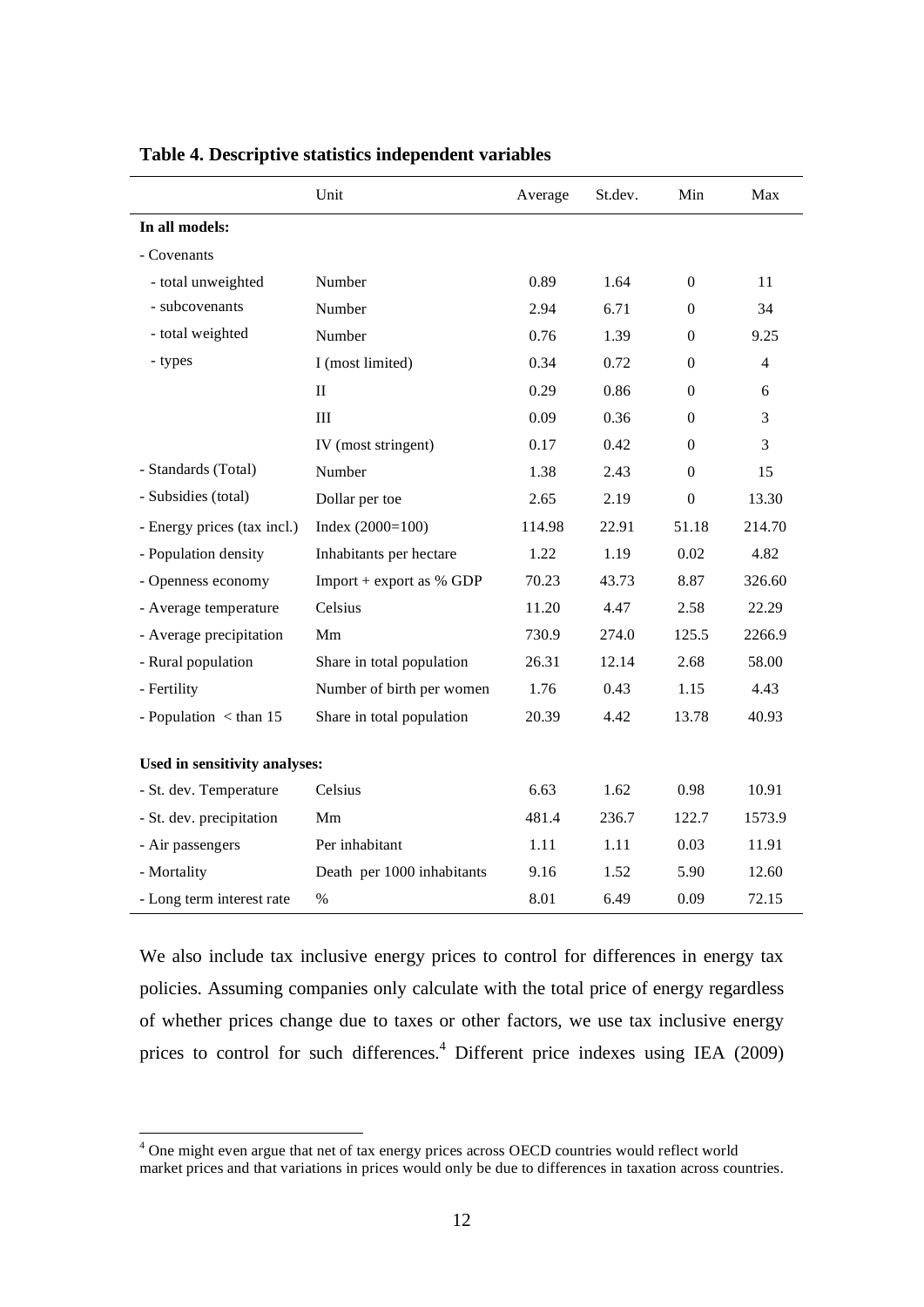correct for price levels.<sup>5</sup> At the national level we use the price index for both industry and households for all energy types. For the industry and the electricity production sector we use a price index for the industry for all energy types. And finally, we exploit an industry price index for oil products for the transport sector, whereas for 'other sectors' a price index was used for all energy types based on household prices.

Covenants are subject to negotiation and therefore the degree to which parties can influence governments to change effectiveness of the VAs in their own favour. In order to correct for this possibility we multiplied in a sensitivity analysis all agreement measures described above by the corruption perception index of Transparency International. Additional control variables used are average temperature and standard deviation of the temperature based on data from Klein Tank et al. (2002). These data are supplemented by our own calculations based on daily temperature observations from various stations per country. The average precipitation and standard deviation of the precipitation is taken from the Historical Climatology Network (GHCN-Monthly database). Based on monthly averages yearly averages have been calculated. Further control variables used are population density, the percentage of inhabitants in rural areas, the number of air passengers, mortality, fertility and openness of the economy, defined as imports plus exports divided by GDP. These are taken from the World development indicators database. Finally, capital market interest rates were taken from the Main Economic indicators database of the OECD. For some countries however, such as Greece and Turkey, observations were missing. Descriptive statistics for all independent variables at the national level are presented in Table 4 (see Appendix A for a full set of descriptive statistics for all variables, i.e. including different sectors).

#### **5. Main results**

1

Estimating the effect for covenants without any controls generates an insignificant positive effect (see Model (1) in Table 5). The coefficient for covenants only has its expected negative sign, though it is still insignificant, if we also include our control variables, in particular our lagged dependent variable. Adding non-linear time trends yields somewhat better results, in particular for some of our control variables (see Models (2) and (3) in Table 5). Interestingly, adding our policy variables but

<sup>&</sup>lt;sup>5</sup> If information was incomplete we used alternate sources, like data on world market prices for coal in some years.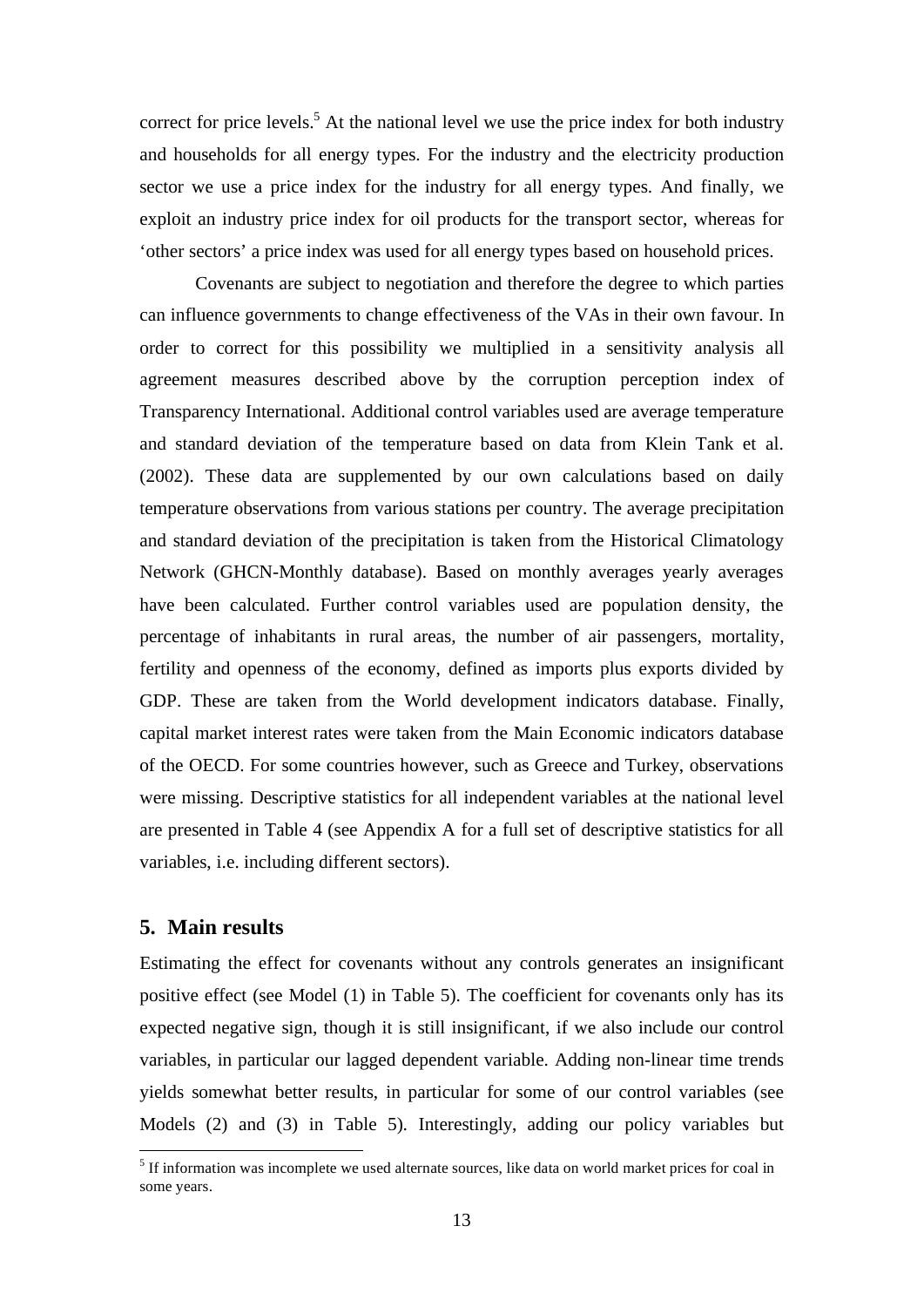excluding our unweighted covenants measure has a strong additional explanatory effect. Moreover, all policy variables have the expected negative sign. So more rules, higher tax inclusive energy prices and more subsidies reduce the energy intensity of countries (see Model (4)). Adding covenants to this model, however, simply adds nothing to the explanatory power. This suggest that VAs do contribute little to the improvement in energy intensities at the country level.

| Variable                | (1)        | (2)          | (3)           | (4)           | (5)           |
|-------------------------|------------|--------------|---------------|---------------|---------------|
| Covenants               | 0.0022     | $-0.0015$    | $-0.0001$     |               | 0.0011        |
|                         | (0.0024)   | (0.0019)     | (0.0025)      |               | (0.0024)      |
| Rules                   |            |              |               | $-0.0041**$   | $-0.0042**$   |
|                         |            |              |               | (0.0018)      | (0.0018)      |
| <b>Taxes</b>            |            |              |               | $-0.0005***$  | $-0.0005***$  |
|                         |            |              |               | (0.0001)      | (0.0001)      |
| Subsidies (scaled)      |            |              |               | $-0.0026*$    | $-0.0027*$    |
|                         |            |              |               | (0.0014)      | (0.0015)      |
| Population density      |            | $-0.0373$    | $-0.6358***$  | $-0.2981$     | $-0.2919$     |
|                         |            | (0.1117)     | (0.1875)      | (0.2004)      | (0.2010)      |
| Openness                |            | $-0.0002$    | $-0.0008$ *** | $-0.0008$ *** | $-0.0008$ *** |
|                         |            | (0.0002)     | (0.0002)      | (0.003)       | (0.0003)      |
| Average temperature     |            | $-0.0109***$ | $-0.0141***$  | $-0.0135***$  | $-0.0135***$  |
|                         |            | (0.0019)     | (0.0019)      | (0.0019)      | (0.0019)      |
| Average precipitation   |            | $0.0000**$   | 0,0000        | 0,0000        | 0.0000        |
|                         |            | (0.0000)     | (0.0000)      | (0.0000)      | (0.0000)      |
| Share of rural          |            | 0.0003       | $0.0072**$    | 0.0025        | 0.0026        |
| population              |            | (0.0015)     | (0.0036)      | (0.0037)      | (0.0037)      |
| Fertility               |            | 0.0095       | $0.0505***$   | $0.0751***$   | $0.0752***$   |
|                         |            | (0.0116)     | (0.0173)      | (0.0186)      | (0.0186)      |
| Share of youth          |            | $-0.0026$    | 0.0015        | $-0.0003$     | $-0.0004$     |
|                         |            | (0.0023)     | (0.0034)      | (0.0036)      | (0.0036)      |
| Lagged energy-intensity |            | $0.7183***$  | 0.5336***     | 0.4669***     | $0.4680***$   |
|                         |            | (0.0286)     | (0.0312)      | (0.0341)      | (0.0342)      |
| Time Trend              | <b>YES</b> | <b>YES</b>   | <b>YES</b>    | <b>YES</b>    | <b>YES</b>    |
| Non-linear Time Trend   | NO         | NO           | <b>YES</b>    | <b>YES</b>    | <b>YES</b>    |
| Fixed effects           | <b>YES</b> | <b>YES</b>   | <b>YES</b>    | <b>YES</b>    | <b>YES</b>    |
| Number of obs           | 696        | 696          | 696           | 596           | 596           |
| Groups                  | 24         | 24           | 24            | 24            | 24            |

**Table 5 Estimation results energy intensity for unweighted covenant variable** 

*Note: \*,\*\* and \*\*\* means significance at 10%, 5% en 1%. Standard errors within parenthesis* 

Table 6 shows our estimation results of the main model with the unweighted covenant variable.<sup>6</sup> In all cases the coefficients for the covenants variables are insignificant. There is no evidence that covenants have a positive or negative influence on energy-

<sup>&</sup>lt;sup>6</sup> Appendix B contains the full estimation results for one of the models as an example.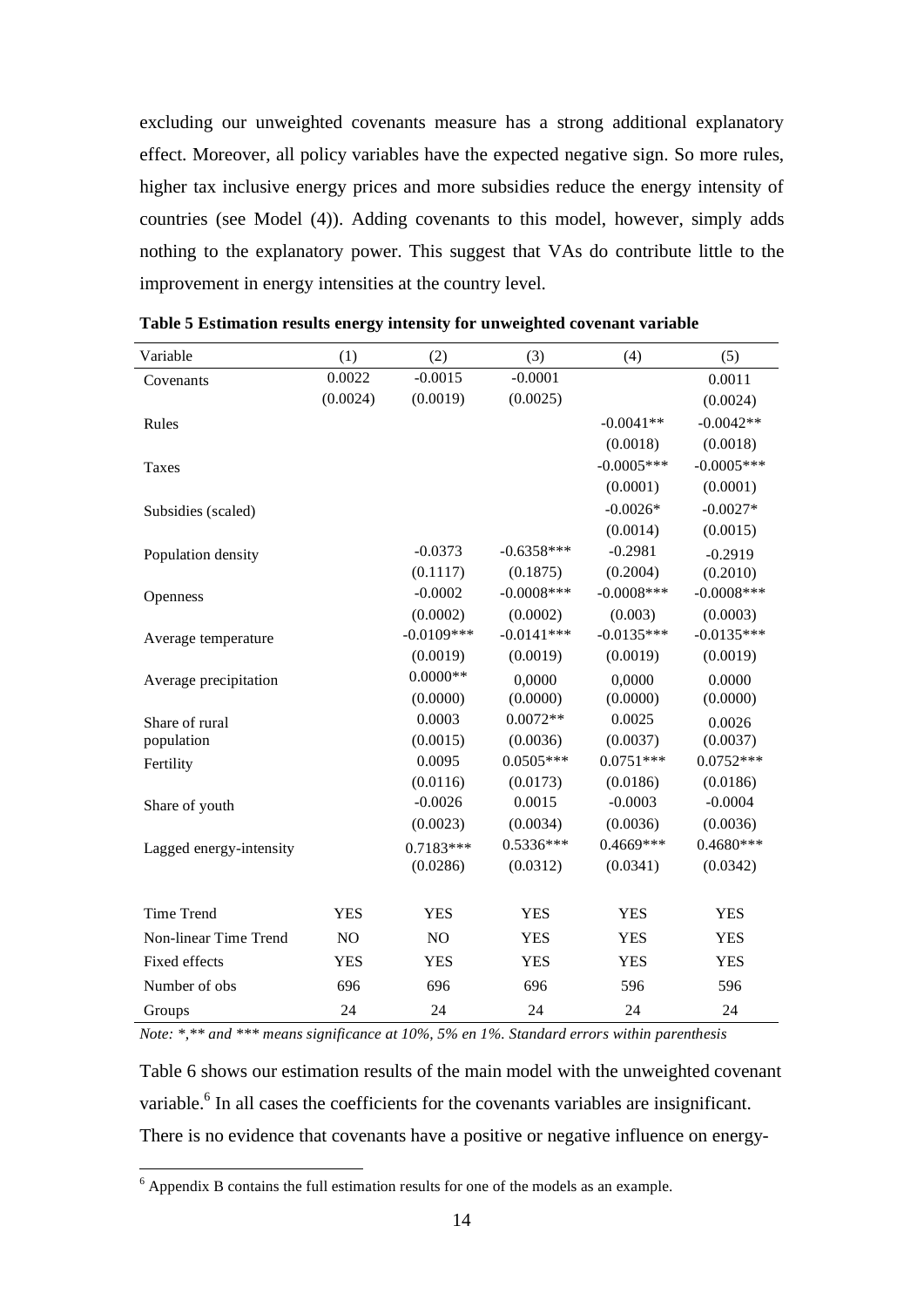intensity,  $CO<sub>2</sub>$ -intensity or the share of renewables. As we do find significant results for the other variables, this is probably not the result of a lack of data or a misspecified model. Indeed, for rules, which are measured in the same way as the covenant variable significant results are found in four cases. More rules leads to a lower energy-intensity for the transport sector and for the economy in total and to a lower  $CO_2$ -intensity for the transport sector. Furthermore, the share of renewables increases if the number of rules increases. For energy taxes (measured as prices) we find significant results in seven cases. Higher taxes lead to lower intensities and a higher share of renewables. Also for subsidies, significant results are found for both energy- and  $CO<sub>2</sub>$ -intensity.

| Variable                | Country      | Industry          | Other             | Transport    | Electricity       |
|-------------------------|--------------|-------------------|-------------------|--------------|-------------------|
| <b>Energy-intensity</b> |              |                   |                   |              |                   |
| Covenants               | 0.0011       | $-0.0023$         | $-0.0033$         | $-0.0139$    | $-0.0377$         |
|                         | (0.0024)     | (0.0076)          | (0.0058)          | (0.0110)     | (0.0227)          |
| Rules                   | $-0.0042**$  | $-0.0064$         | $-0.0030$         | $-0.0124*$   | $-0.0099$         |
|                         | (0.0018)     | (0.0062)          | (0.0037)          | (0.0074)     | (0.0119)          |
| <b>Taxes</b>            | $-0.0005***$ | $-0.0001$         | $-0.0013***$      | $-0.0004***$ | $-0.0001$         |
|                         | (0.0001)     | (0.0001)          | (0.0002)          | (0.0001)     | (0.0003)          |
| Subsidies               | $-0.0026*$   | 0.0012            | 0.0183            | $-0.0159**$  | $-0.0021$         |
|                         | (0.0015)     | (0.0059)          | (0.0134)          | (0.0067)     | (0.0128)          |
| $CO2$ -intensity        |              |                   |                   |              |                   |
| Covenants               | 0.0010       | 0.0073            | 0.0024            | $-0.0138$    | 0.0182            |
|                         | (0.0035)     | (0.0115)          | (0.0092)          | (0.0112)     | (0.0282)          |
| Rules                   | $-0.0029$    | $-0.0003$         | 0.0025            | $-0.0142*$   | $-0.0130$         |
|                         | (0.0026)     | (0.0093)          | (0.0059)          | (0.0076)     | (0.0149)          |
| <b>Taxes</b>            | $-0.0006***$ | 0.0000            | $-0.0014***$      | $-0.0004***$ | $-0.0006$         |
|                         | (0.0002)     | (0.0002)          | (0.0003)          | (0.0001)     | (0.0004)          |
| Subsidies               | $-0.0030$    | $-0.0163*$        | 0.0049            | $-0.0154**$  | 0.0109            |
|                         | (0.0021)     | (0.0089)          | (0.0211)          | (0.0068)     | (0.0159)          |
| <b>Renewables</b>       |              |                   |                   |              |                   |
| Covenants               | $-0.0377$    | $(-)$             | $(-)$             | $(-)$        | $\left( -\right)$ |
|                         | (0.1384)     |                   |                   |              |                   |
| Rules                   | $0.1982**$   | $\left( -\right)$ | $\left( -\right)$ | $(-)$        | $\left( -\right)$ |
|                         | (0.0784)     |                   |                   |              |                   |
| <b>Taxes</b>            | $0.0070***$  | $(-)$             | $(-)$             | $(-)$        | $\left( -\right)$ |
|                         | (0.0023)     |                   |                   |              |                   |
| Subsidies               | 0.1293       | $(-)$             | $(-)$             | $(-)$        | $\left( -\right)$ |
|                         | (0.1777)     |                   |                   |              |                   |

**Table 6 Estimation results policy variables, unweighted covenant variable** 

*Note: \*,\*\* and \*\*\* means significance at 10%, 5% en 1%. Standard errors within parenthesis*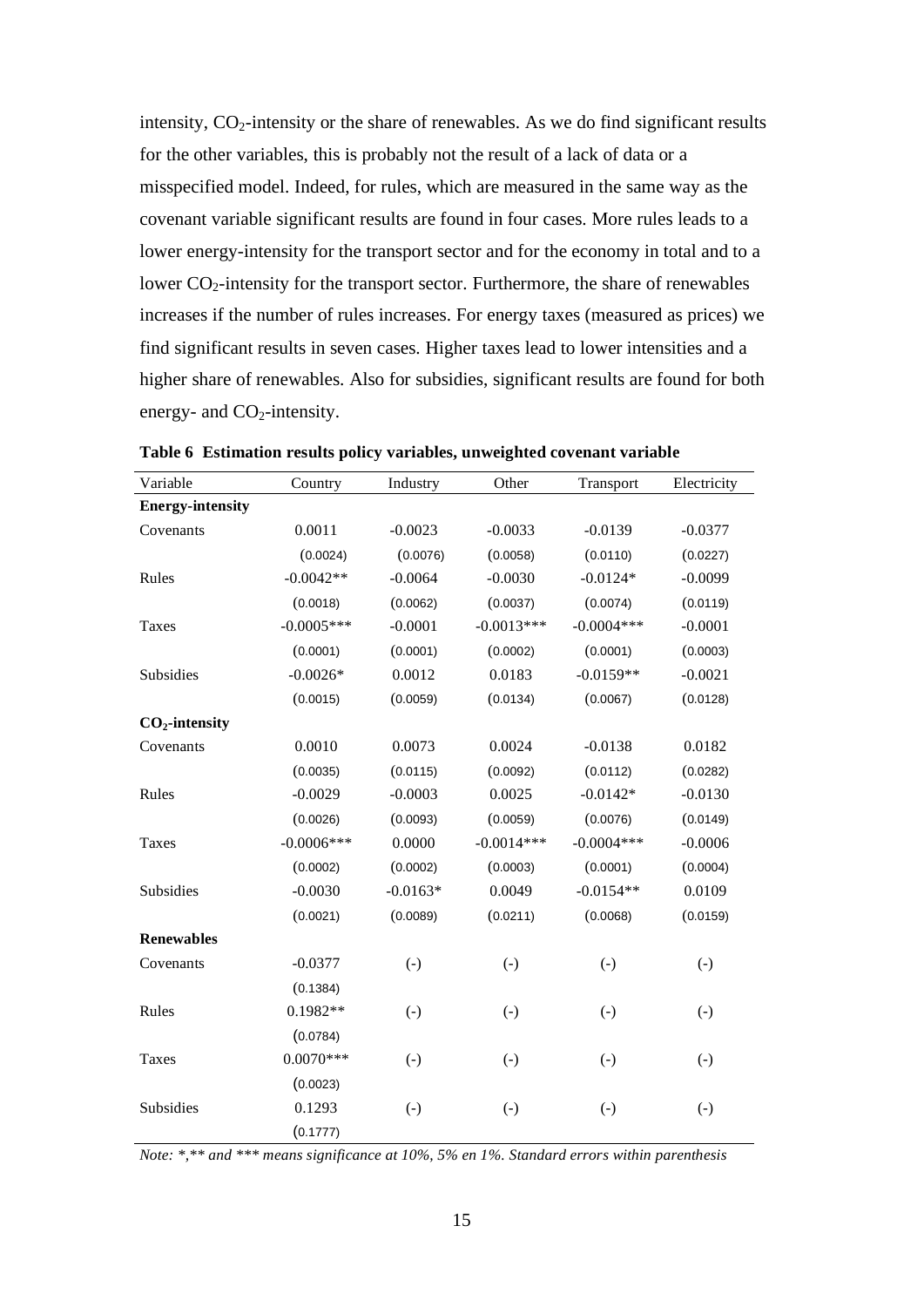The insignificant result for covenants could be due to mixing effective and ineffective covenants. It could be the case that more stringent covenants do have influence on intensities and renewables, while lax covenants have no influence. If there are to many covenants of the last category in our dataset, the total result could be insignificant. Table 7 therefore presents results with estimations that discriminate between the four types of covenants (with type 1 the least and type 4 the most stringent type). None of the coefficients for the four types, however, is significant. Only when the types are restricted to type 1 and the covenant has a clear threat, validation or explicit goal, some coefficients are significant. But these coefficients are only significant at 10%. Furthermore, it is strange that effects are only found for the least stringent type. Thus, this provides only very minor evidence of some effects of covenants.

#### **Table7 Effects covenant types (coefficients for covenant variables)**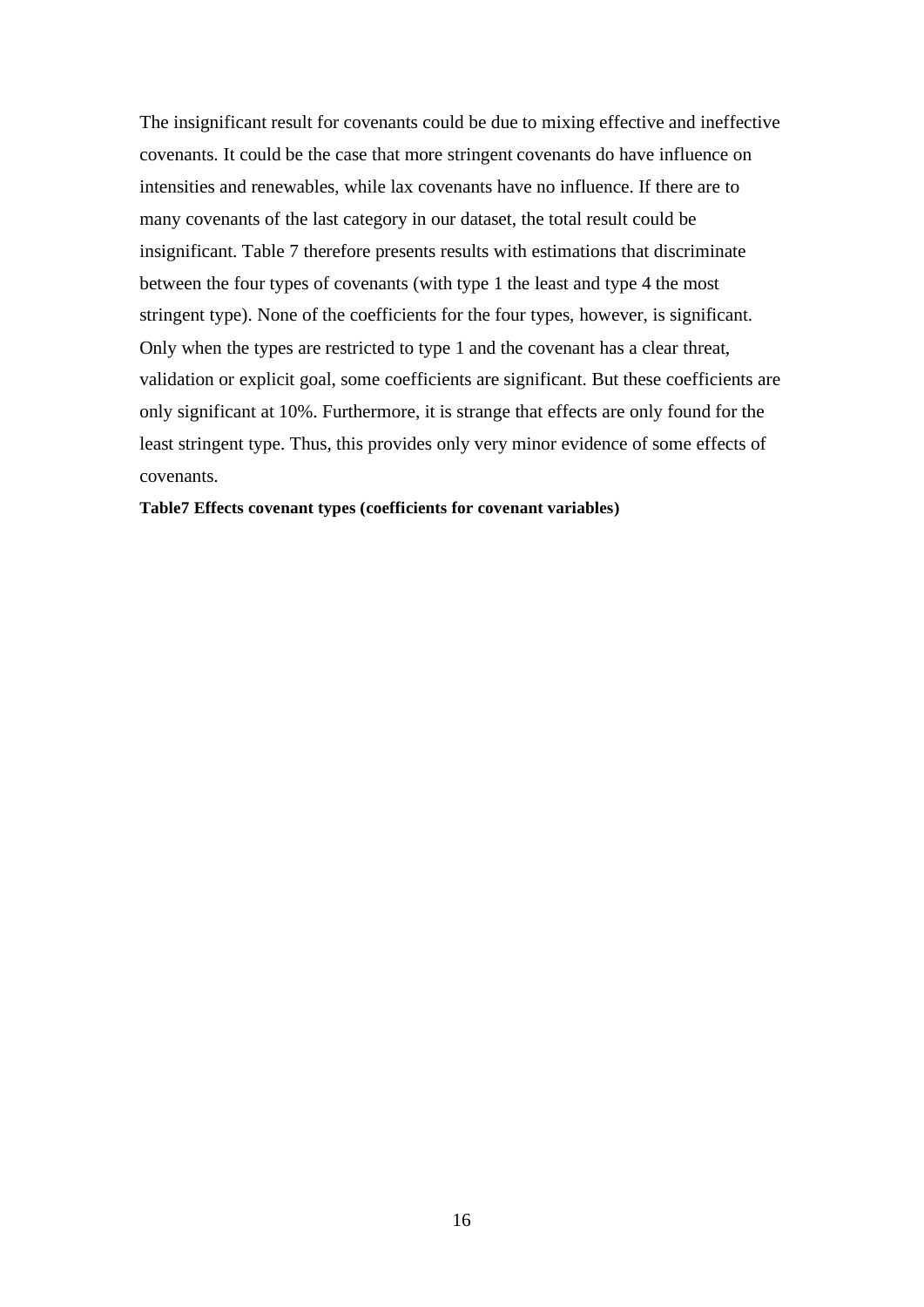|                         | Type                        | Energy-intensity | $CO2$ -intensity | Renewables |
|-------------------------|-----------------------------|------------------|------------------|------------|
| Covenant type           | $\bf I$                     | $-0.0008$        | $-0.0005$        | 0.2179     |
|                         |                             | (0.0039)         | (0.0057)         | (0.3918)   |
|                         | $\rm II$                    | 0.0023           | 0.0029           | $-0.1395$  |
|                         |                             | (0.0047)         | (0.0068)         | (0.3923)   |
|                         | $\rm III$                   | 0.0039           | $-0.0001$        | $-0.1350$  |
|                         |                             | (0.0089)         | (0.0130)         | (0.6846)   |
|                         | IV                          | $-0.0036$        | $-0.0014$        | $-0.2354$  |
|                         |                             | (0.0063)         | (0.0092)         | (0.3017)   |
| Threat and type         | $\bf I$                     | $-0.0123*$       | $-0.0184*$       | $(-)$      |
|                         |                             | (0.0072)         | (0.0106)         |            |
|                         | $\rm II$                    | $-0.0131$        | $-0.0181$        | $-0.2177$  |
|                         |                             | (0.0109)         | (0.0160)         | (0.9581)   |
|                         | $\rm III$                   | 0.0013           | $-0.0055$        | $(-)$      |
|                         |                             | (0.0123)         | (0.0181)         |            |
|                         | IV                          | 0.0025           | 0.0094           | $-0.6228$  |
|                         |                             | (0.0093)         | (0.0136)         | (0.5704)   |
| Validation and type     | $\bf I$                     | $-0.0104*$       | $-0.0145$        | $(-)$      |
|                         |                             | (0.0061)         | (0.0089)         |            |
|                         | $\rm II$                    | $-0.0031$        | $-0.0058$        | $-0.0083$  |
|                         |                             | (0.0067)         | (0.0098)         | (0.5878)   |
|                         | $\rm III$                   | 0.0064           | 0.0017           | $(-)$      |
|                         |                             | (0.0108)         | (0.0158)         |            |
|                         | IV                          | $-0.0019$        | $-0.0050$        | $-0.2156$  |
|                         |                             | (0.0064)         | (0.0094)         | (0.2980)   |
| Explicit goals and type | $\bf I$                     | $-0.0095*$       | $-0.0124$        | 0.4142     |
|                         |                             | (0.0054)         | (0.0079)         | (0.3663)   |
|                         | $\rm II$                    | 0.0035           | 0.0040           | $-0.2360$  |
|                         |                             | (0.0056)         | (0.0082)         | (0.4019)   |
|                         | $\mathop{\rm III}\nolimits$ | 0.0050           | 0.0013           | $-0.2346$  |
|                         |                             | (0.0089)         | (0.0130)         | (0.6901)   |
|                         | IV                          | $-0.0023$        | 0.0002           | $-0.1982$  |
|                         |                             | (0.0063)         | (0.0092)         | (0.3026)   |

*Note: \*,\*\* and \*\*\* means significance at 10%, 5% en 1%, (-) means that model is not estimated due to a low number of relevant observations. Standard errors between brackets.* 

Lack of significance could also be due to measurement errors in the covenant variables. Table 8 therefore tests whether alternative measurements lead to different results as we now not only present the results for the unweighted variables, but also for the weighting schemes with subconvenants and weighted covenants. In none of the cases we find significant results.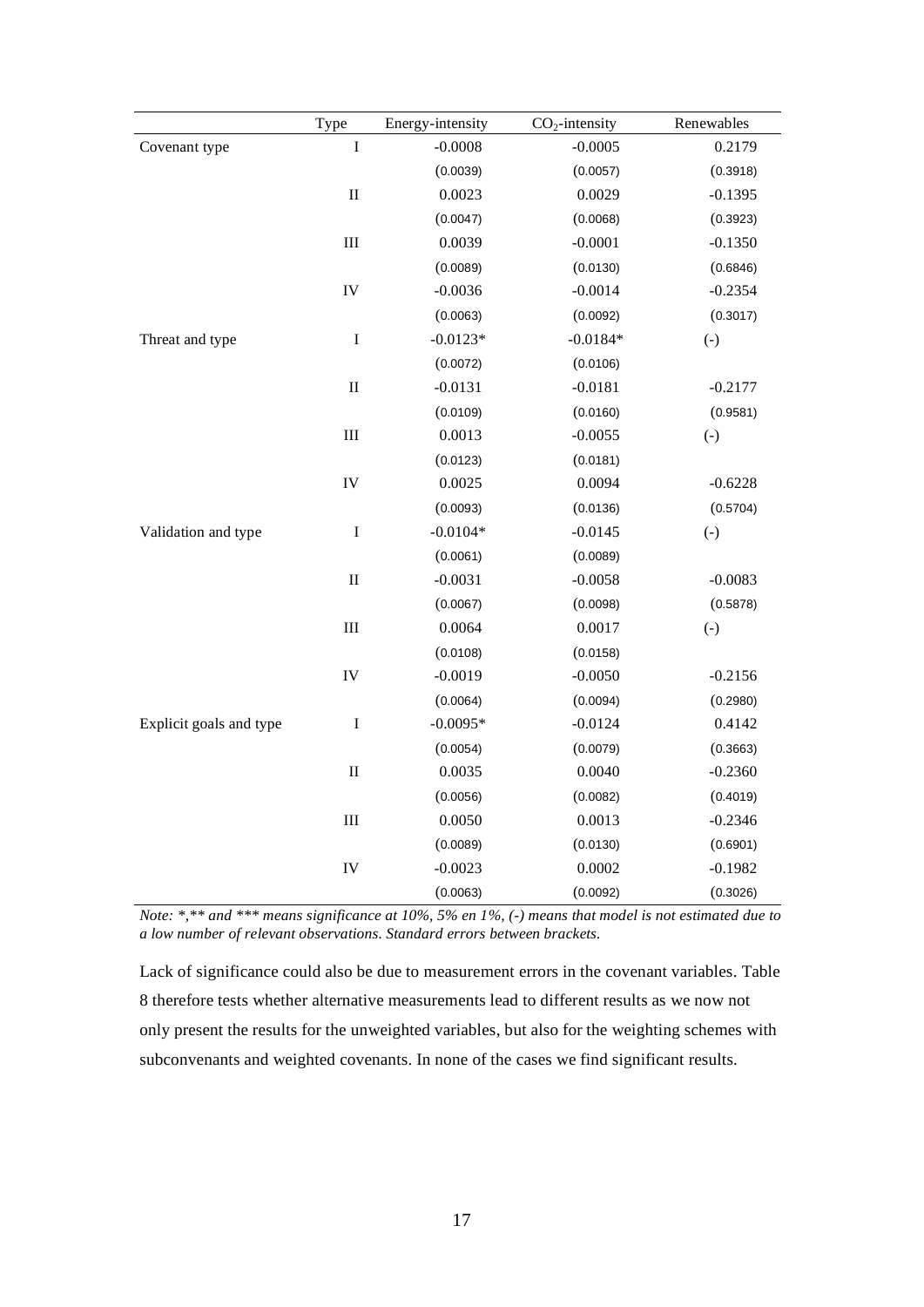| <b>Variable</b>         | Total             | Industry          | Other             | Transport         | Electricity       |
|-------------------------|-------------------|-------------------|-------------------|-------------------|-------------------|
| <b>Energy-intensity</b> |                   |                   |                   |                   |                   |
| Unweighted              | 0.0011            | $-0.0023$         | $-0.0033$         | $-0.0139$         | $-0.0377$         |
|                         | (0.0024)          | (0.0076)          | (0.0058)          | (0.0110)          | (0.0227)          |
| <b>Subcovenants</b>     | $-0.0001$         | 0.0002            | $(-)$             | $(-)$             | $\left( -\right)$ |
|                         | (0.0005)          | (0.0007)          |                   |                   |                   |
| Weighted                | $-0.0002$         | $-0.0055$         | $-0.0037$         | $-0.0202$         | $-0.0091$         |
|                         | (0.0029)          | (0.0083)          | (0.0065)          | (0.0125)          | (0.0273)          |
| $CO2$ -intensity        |                   |                   |                   |                   |                   |
| Unweighted              | 0.0010            | 0.0073            | 0.0024            | $-0.0138$         | 0.0182            |
|                         | (0.0035)          | (0.0115)          | (0.0092)          | (0.0112)          | (0.0282)          |
| Subcovenants            | $-0.0003$         | 0.0008            | $(-)$             | $\left( -\right)$ | $\left( -\right)$ |
|                         | (0.0043)          | (0.0011)          |                   |                   |                   |
| Weighted                | $-0.0012$         | 0.0019            | 0.0012            | $-0.0202$         | 0.0181            |
|                         | (0.0007)          | (0.0125)          | (0.0102)          | (0.0127)          | (0.0340)          |
| <b>Renewables</b>       |                   |                   |                   |                   |                   |
| Unweighted              | $-0.0377$         | $(-)$             | $(-)$             | $(-)$             | $\left( -\right)$ |
|                         | (0.1384)          |                   |                   |                   |                   |
| Subcovenants            | $\left( -\right)$ | $\left( -\right)$ | $\left( -\right)$ | $\left( -\right)$ | $(-)$             |
| Weighted                | $-0.0382$         | $\left( -\right)$ | $\left( -\right)$ | $\left( -\right)$ | $\left( -\right)$ |
|                         | (0.1688)          |                   |                   |                   |                   |

**Table 8 Effects covenants alternative weighting schemes** 

*Notes: \*,\*\* and \*\*\* means significance at 10%, 5% en 1%, (-) means that model is not estimated due to a low number of relevant observations. Standard errors between brackets.* 

#### **6. Sensitivity Analysis**

Our fixed effects model captures time-invariant effects related to differences that might affect both the use of VAs and the energy and  $CO<sub>2</sub>$  intensity between countries. Factors that vary over time and influence both the use of VAs and energy or  $CO<sub>2</sub>$ intensity, however, might cause endogeneity problems. Woolridge (2002) provides a test for strict endogeneity based on the use of lagged or leading variables. Strict endogeneity means that explanatory variables are correlated with the error term in different periods. We tested for strict endogeneity, but found no evidence (results are available on request). Another source of simultaneity lies in unobserved variables that change over time. More specifically, countries may use VAs if they do not have the intention to really change their reduction goals, as agreements are less strict than for instance regulations. The VAs measures might then not capture the effectiveness, but rather the motivation for countries to increase their efficiency. However, because a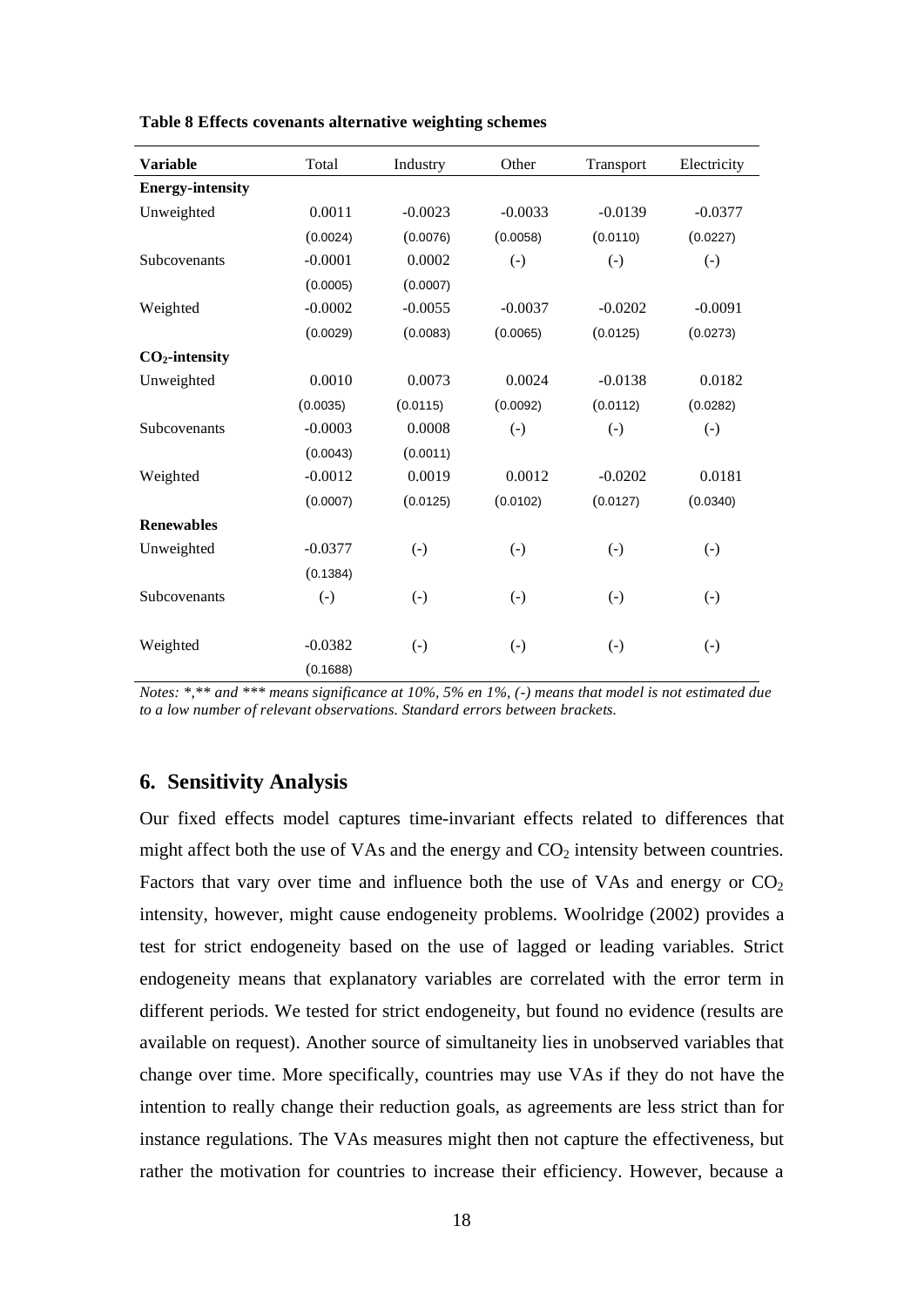variety of countries is used in the analysis it is unlikely that every country has the same motivation. In order to test for this we also did a separate country analysis, but found no remarkable results compared with the panel estimations.

In order to asses the validity of the model and our assumption, but also to determine whether VAs might influence energy and  $CO<sub>2</sub>$  intensity in different ways we perform various sensitivity analyses. These analyses test the robustness of the results found in the main analyses. We test whether the agreements might have a delayed effect on efficiency by using lags of variables that measure the use and intensity of VAs. We also test for anticipation effects by taking up leads of these variables. This test also gives an indication of possible endogeneity problems. We also tested whether a combination of policy instruments is (more) effective by using interaction terms of the VAs and other policy instruments. We test for the chosen period through a Chow breakpoint test and run the estimations again taking different possible breakpoints into account. In the main model we use linear and quadratic country specific time trends. We test alternative specifications with a general trend and a trend for different clusters of countries. Moreover we test the model with only a linear trend. Furthermore we perform separate analyses for each country. We also analyse the model itself through Monte Carlo analysis where we simulate the effect of VAs in order to see if our model picks up these effects.

Table 9 presents a summary for all sensitivity analyses. In total we estimated 2,246 different coefficients for covenant variables. We found only 92 significant results. As we test at 5%, this is even less than the number of expected significant coefficients if they are based on coincidence. Furthermore, the found significant coefficients are quite random if we look at the specifications. We conclude therefore, that we have none or very minor evidence that covenants have a significant influence on energy-intensity,  $CO_2$ -intensity and the share of renewables. As this conclusion could be the result of the models we have chosen, we tested with Monte Carlo analysis whether our models can pick up rather small changes. It showed that the models could detect a total change of not more than 0.3%.

As policies in general can contain various instruments high correlation between these instruments is possible. In the dataset there is especially high correlation between regulation and voluntary agreements (0.67). This might cause multicolinearity issues. For this reason we also estimated our model with the different policy and agreement measures separately.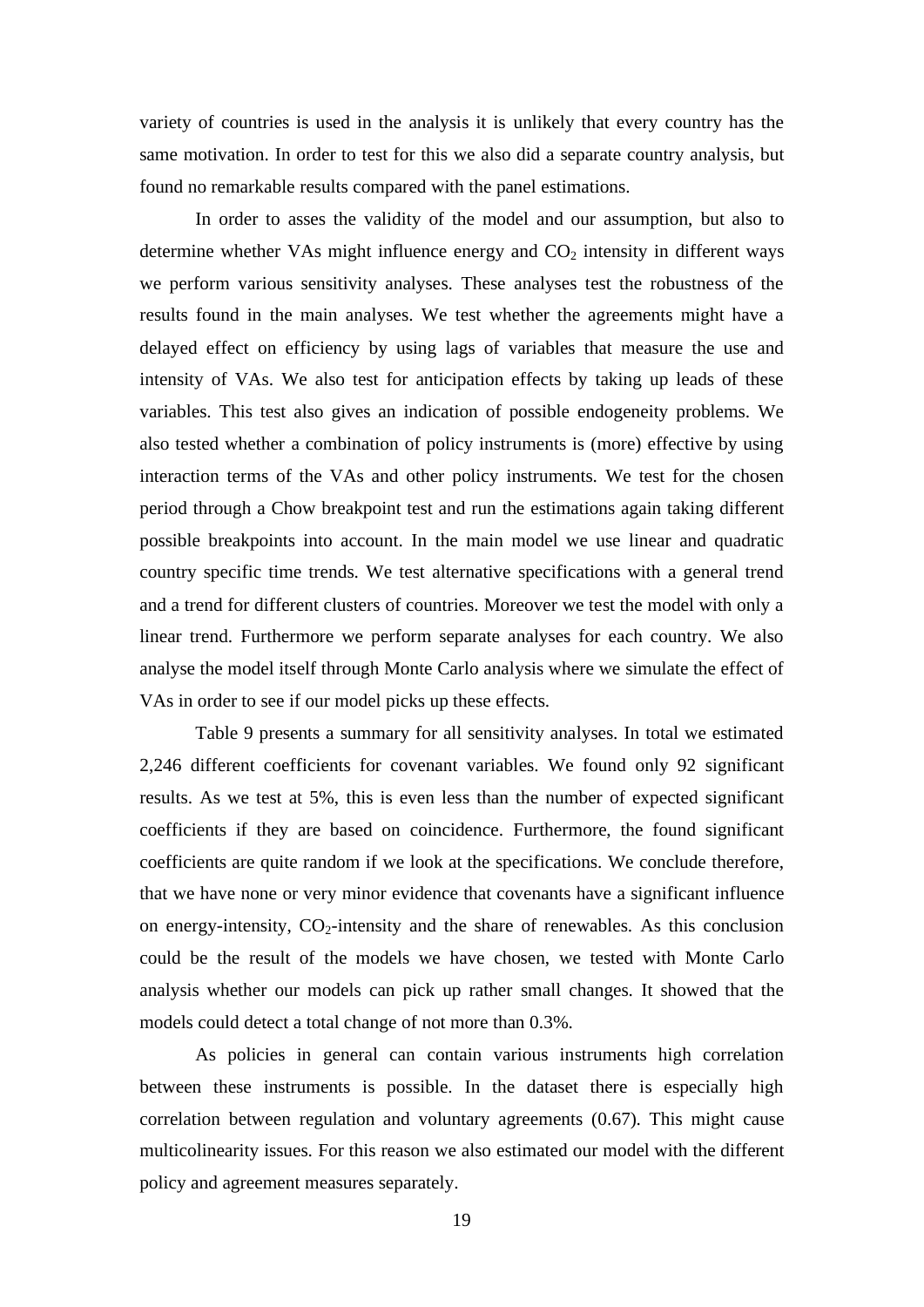Table 9 summarizes also the results for the other policy variables.<sup>7</sup> The largest share of significant results is found for taxes, but also for subsidies and rules a larger share than 5% is found. This means that there is evidence that these instruments are influential.

|                                                 | Rules |           | <b>Taxes</b> |           | <b>Subsidies</b> |           |         | Covenants  |
|-------------------------------------------------|-------|-----------|--------------|-----------|------------------|-----------|---------|------------|
|                                                 | Sig.  | Tot.      | Sig.         | Tot.      | Sig.             | Tot.      | Sig.    | Tot.       |
| Basic models                                    | 79.   | 264       | 164          | 264       | 38               | 133       | 31      | 646        |
| - plus delay and anticipation effects           | 34    | 142       | 96           | 142       | 17               | 78        | 13      | 781        |
| - plus logarithms and other exogenous variables | 40    | 198       | 143          | 198       | 27               | 102       | 18      | 360        |
| - plus other specification trend variables      | 15    | 213       | 126          | 213       | 29               | 111       | 27      | 390        |
| - plus stand alone policy variables<br>Total    | 175   | 11<br>828 | 6<br>535     | 11<br>828 | 6<br>117         | 11<br>435 | 3<br>92 | 69<br>2246 |

**Table 9 Sensitivity analyses: number of significant and total coefficients policy variables** 

Notes: Sig.: significance at minimal 5% and correct sign (compared with expected), Tot.: total number of estimated coefficients policy variables.

### **7. Conclusions**

<u>.</u>

Future research: The possibility of spillovers as described by Lyon en Maxwell (2007) can also influence the estimated effects of VAs. Spillovers occur when effects from the use of VAs spill over to countries that do not use these agreements. Comparing countries that use agreements with countries that do not then leads to biased estimates of the effect of agreements. At this point we have no ways to correct for possible spillovers.

 $<sup>7</sup>$  Note that the total number of estimated coefficients is lower for taxes and rules as several</sup> specifications have more than one covenant variables and that the total number of coefficients for subsidies is still lower as we estimated less models including subsidies as not for all years information is available for subsidies.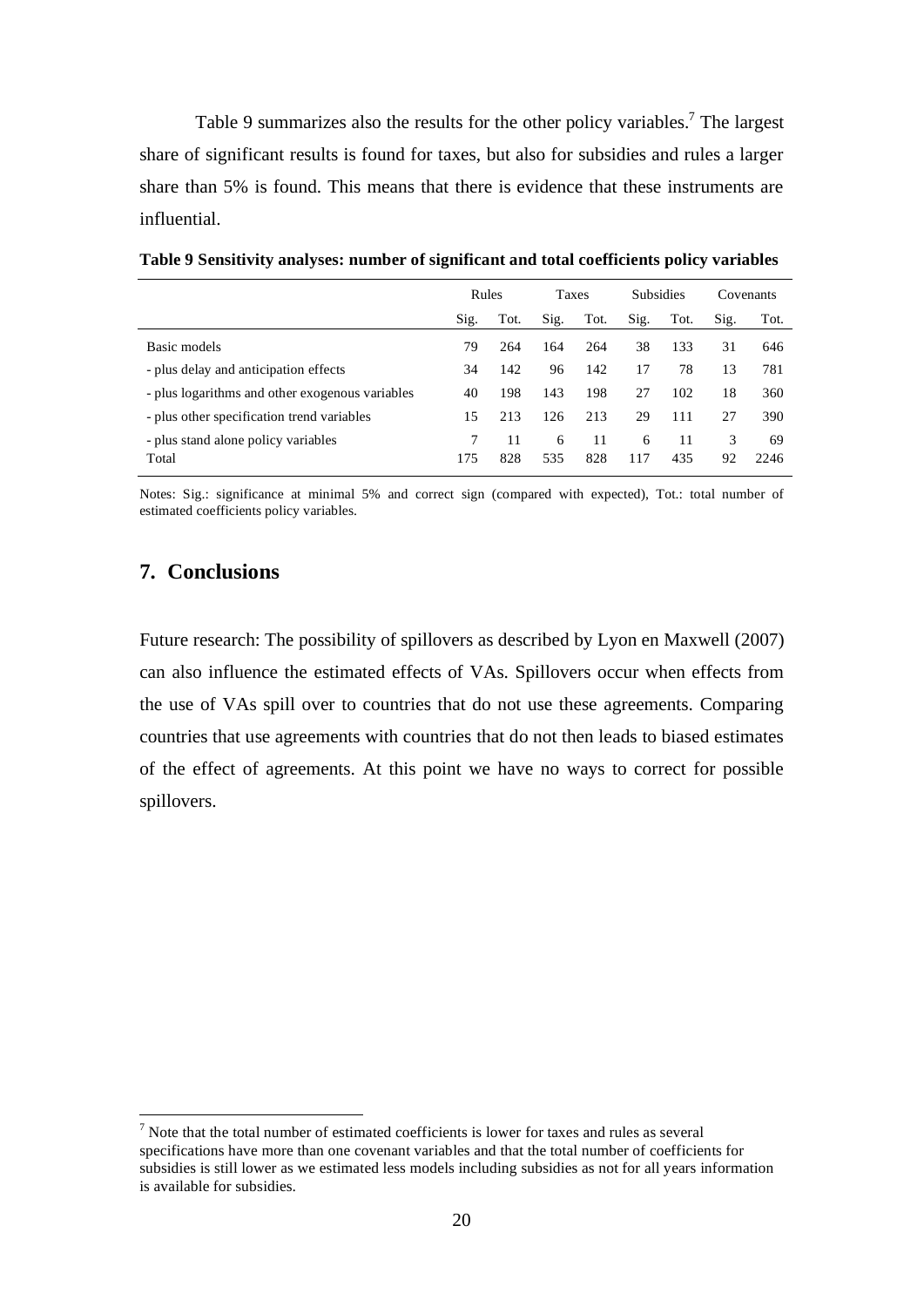#### **References**

- Bjørner, T.B. & H.H. Jensen (2002). Energy taxes, voluntary agreements and investment subsidies: a micro-panel analysis of the effect on Danish industrial companies' energy demand. Resource and Energy Economic 24: 229–249.
- Delmas, A. & M.J. Montes (2007). Voluntary agreements to improve environmental quality: are late joiners the free riders? Santa Barbara: Institute for Social, Behavioral, and Economic Research. ISBER Publications. Paper 07.
- Glachant, M. (2007). Non-binding voluntary agreements. Journal of Environmental Economics and Management 54: 32–48.
- Hartman, R.S. (1988). Self-Selection bias in the evolution of voluntary energy conservation programs. The Review of Economics and Statistics 70: 448-458.
- IEA (2009). Energy prices & taxes 2008. Paris: International Energy Agency.
- IEA (2009). Beyond 2020 database, online version.
- Johnstone, N., I. Hascic & D. Popp (2008). Renewable energy policies and technological innovation: Evidence based on patent counts. Working Paper 13760. Cambridge: National bureau of economic research.
- Klein Tank, A.M.G. and coauthors (2002). Daily dataset of 20th-century surface air temperature and precipitation series for the European Climate Assessment. International Journal of Climatology 22: 1441-1453.
- Lyon, T.P. & E. Kim (2006). Greenhouse gas reductions or greenwash?: The DOE's 1605b program. Working paper, University of Michigan.
- Lyon, T.P & J.W. Maxwell (2003). Self-regulation, taxation and public voluntary environmental agreements. Journal of Public Economics 87: 1453–1486.
- Lyon, T.P & J.W. Maxwell (2007). Public voluntary programs reconsidered. Working Paper No. 2007-07. Indiana University, Kelley School of Business, Department of Business Economics and Public Policy.
- Maddison, A. (2009). Historical Statistics of the World Economy: 1-2006 AD.
- OECD (2003). Effectiveness, efficiency and usage in policy mixes. Voluntary approaches for environmental policy.
- OECD (2009a). Main economic indicators database, Paris. OECD (2009b). OECD Energy Balances, Paris.
- Pizer, W., A.R. Morgenstern & J. Shih (2008). Evaluating voluntary climate programs in the United States. RFF Discussion Paper No. 08-13.
- Segerson, K & T.K. Miceli (1998). Voluntary environmental agreements: good or bad news for environmental protection? Journal of environmental economics and management 36: 109-130.
- Woolridge, J.M. (2002), Econometric analysis of cross section and panel data. MIT Press Cambridge, Massachusetts.

World Bank (2010). World development indicators.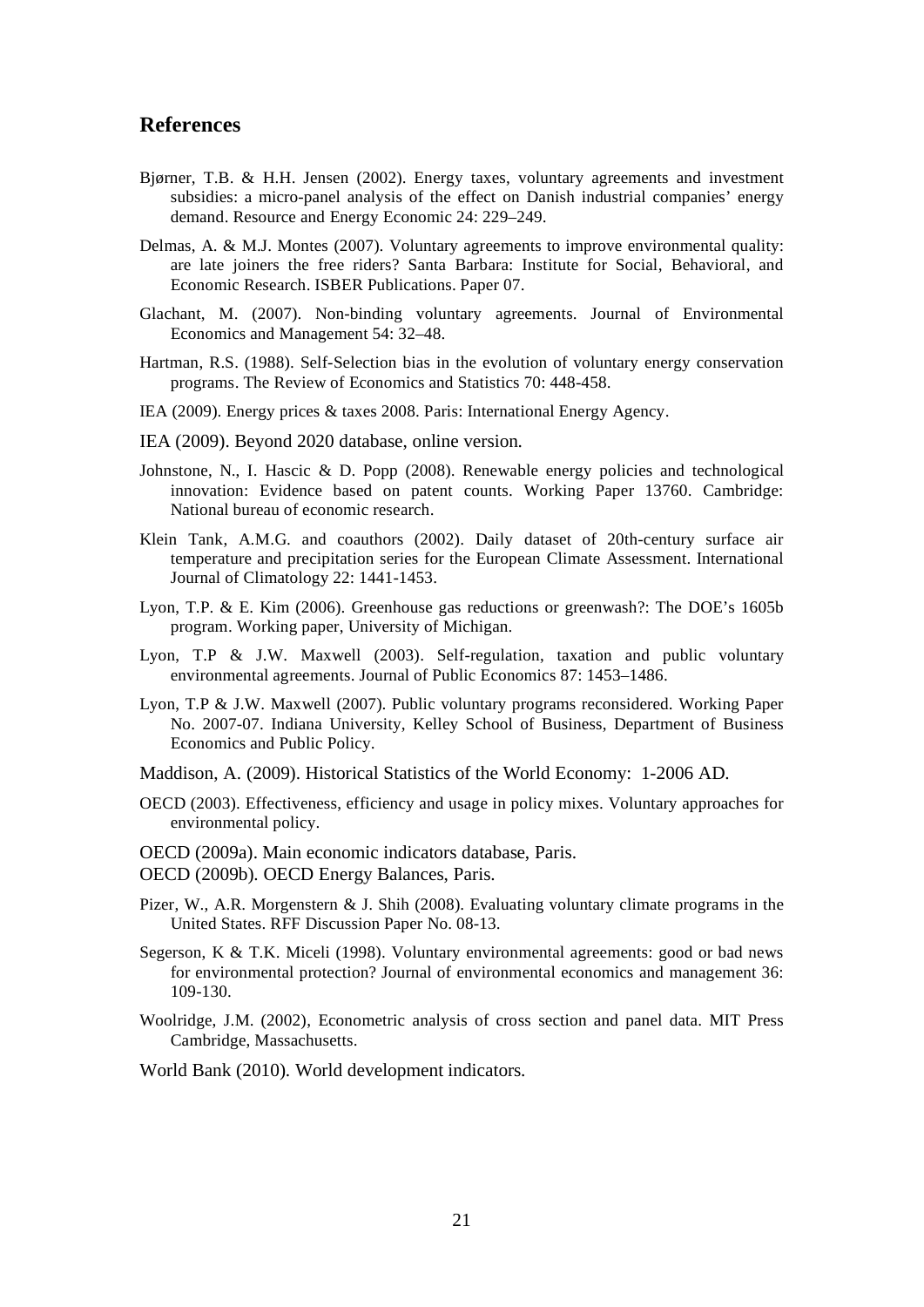# **Appendix A. Descriptive Statistics**

| Table AT. Descriptive statistics dependent variables |                                    |         |         |      |       |  |
|------------------------------------------------------|------------------------------------|---------|---------|------|-------|--|
|                                                      | Unit                               | Average | St.dev. | Min  | Max   |  |
| <b>Energy-intensity</b>                              |                                    |         |         |      |       |  |
| - Total                                              | TCF/GDP                            | 0.25    | 0.10    | 0.12 | 0.72  |  |
| - Industry                                           | TFC/Value added                    | 0.26    | 0.16    | 0.06 | 1.65  |  |
| - Transport                                          | TFC/Inhabitant                     | 1005    | 666     | 134  | 5965  |  |
| - Other sectors                                      | TFC/Inhabitant                     | 1752    | 903     | 229  | 5671  |  |
| - Electricity                                        | Energy input per unit              | 2.52    | 0.70    | 1.09 | 3.97  |  |
|                                                      |                                    |         |         |      |       |  |
| $CO2$ -intensity                                     |                                    |         |         |      |       |  |
| - Total                                              | <b>TCF/GDP</b>                     | 0.16    | 0.07    | 0.05 | 0.65  |  |
| - Industry                                           | TFC/Value added                    | 0.16    | 0.13    | 0.02 | 1.55  |  |
| - Transport                                          | TFC/Inhabitant                     | 831     | 557     | 114  | 4998  |  |
| - Other sectors                                      | TFC/Inhabitant                     | 965     | 510     | 133  | 2423  |  |
| - Electricity                                        | $CO2$ input per unit               | 1.46    | 1.03    | 0.00 | 3.99  |  |
|                                                      |                                    |         |         |      |       |  |
| <b>Renewables</b>                                    | Share in electricity<br>production | 3.12    | 4.04    | 0.01 | 29.40 |  |

### **Table A1. Descriptive statistics dependent variables**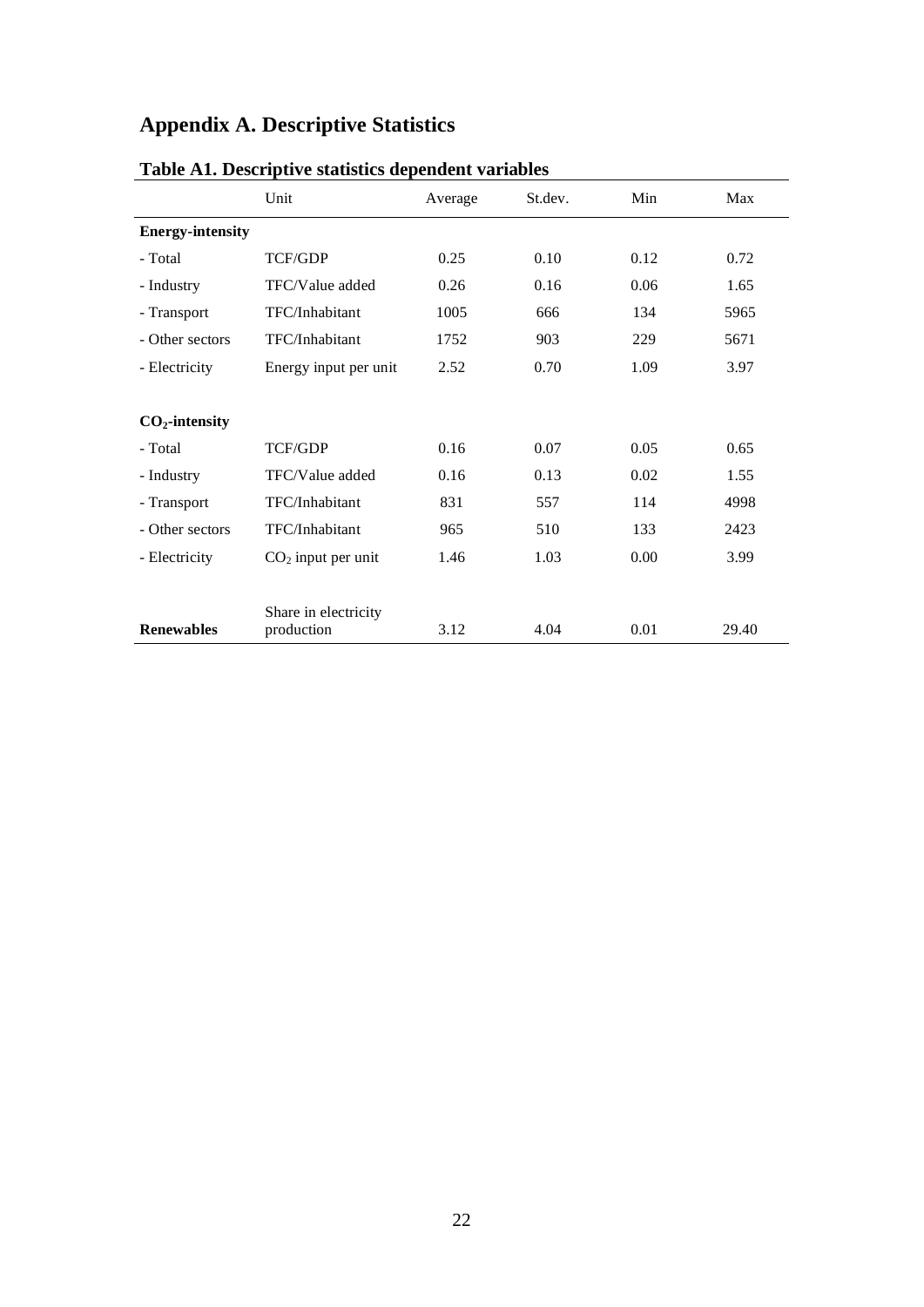| Table A2. Descriptive statistics policy variables |                    |         |         |                  |                |  |  |
|---------------------------------------------------|--------------------|---------|---------|------------------|----------------|--|--|
|                                                   | Unit               | Average | St.dev. | Min              | Max            |  |  |
| Covenants (unweighted)                            |                    |         |         |                  |                |  |  |
| - Total                                           | Number             | 0.89    | 1.64    | $\mathbf{0}$     | 11             |  |  |
| - Industry                                        | Number             | 0.29    | 0.77    | $\mathbf{0}$     | $\tau$         |  |  |
| - Transport                                       | Number             | 0.11    | 0.40    | $\Omega$         | 3              |  |  |
| - Other sectors                                   | Number             | 0.28    | 0.93    | $\overline{0}$   | $\tau$         |  |  |
| - Electricity                                     | Number             | 0.19    | 0.49    | $\Omega$         | 3              |  |  |
| - Renewables                                      | Number             | 0.19    | 0.49    | $\mathbf{0}$     | 3              |  |  |
| <b>Rules</b>                                      |                    |         |         |                  |                |  |  |
| - Total                                           | Number             | 1.38    | 2.43    | $\mathbf{0}$     | 15             |  |  |
| - Industry                                        | Number             | 0.35    | 0.80    | $\overline{0}$   | 6              |  |  |
| - Transport                                       | Number             | 0.21    | 0.54    | $\overline{0}$   | $\overline{4}$ |  |  |
| - Other sectors                                   | Number             | 0.76    | 1.36    | $\overline{0}$   | 8              |  |  |
| - Electricity                                     | Number             | 0.49    | 1.16    | $\mathbf{0}$     | 8              |  |  |
| - Renewables                                      | Number             | 0.49    | 1.16    | $\overline{0}$   | 8              |  |  |
| <b>Taxes</b>                                      |                    |         |         |                  |                |  |  |
| - Total                                           | Index $(2000=100)$ | 114.98  | 22.91   | 51.18            | 214.70         |  |  |
| - Industry                                        | Index $(2000=100)$ | 125.28  | 31.74   | 67.92            | 258.73         |  |  |
| - Transport                                       | Index $(2000=100)$ | 117.63  | 31.13   | 31.86            | 258.30         |  |  |
| - Other sectors                                   | Index $(2000=100)$ | 110.29  | 23.50   | 60.02            | 228.82         |  |  |
| - Electricity                                     | Index $(2000=100)$ | 103.53  | 36.50   | 54.64            | 261.81         |  |  |
| - Renewables                                      | Index $(2000=100)$ | 116.58  | 33.02   | 56.43            | 239.94         |  |  |
| <b>Subsidies</b>                                  |                    |         |         |                  |                |  |  |
| - Total                                           | Dollar per toe     | 2.65    | 2.19    | $\mathbf{0}$     | 13.30          |  |  |
| - Industry                                        | Dollar per toe     | 0.35    | 0.46    | $\overline{0}$   | 2.89           |  |  |
| - Transport                                       | Dollar per toe     | 0.33    | 0.44    | $\overline{0}$   | 3.49           |  |  |
| - Other sectors                                   | Dollar per toe     | 0.23    | 0.25    | $\Omega$         | 1.60           |  |  |
| - Electricity                                     | Dollar per toe     | 0.45    | 0.57    | $\mathbf{0}$     | 6.34           |  |  |
| - Renewables                                      | Dollar per toe     | 0.37    | 0.35    | $\boldsymbol{0}$ | 2.21           |  |  |

# **Table A2. Descriptive statistics policy variables**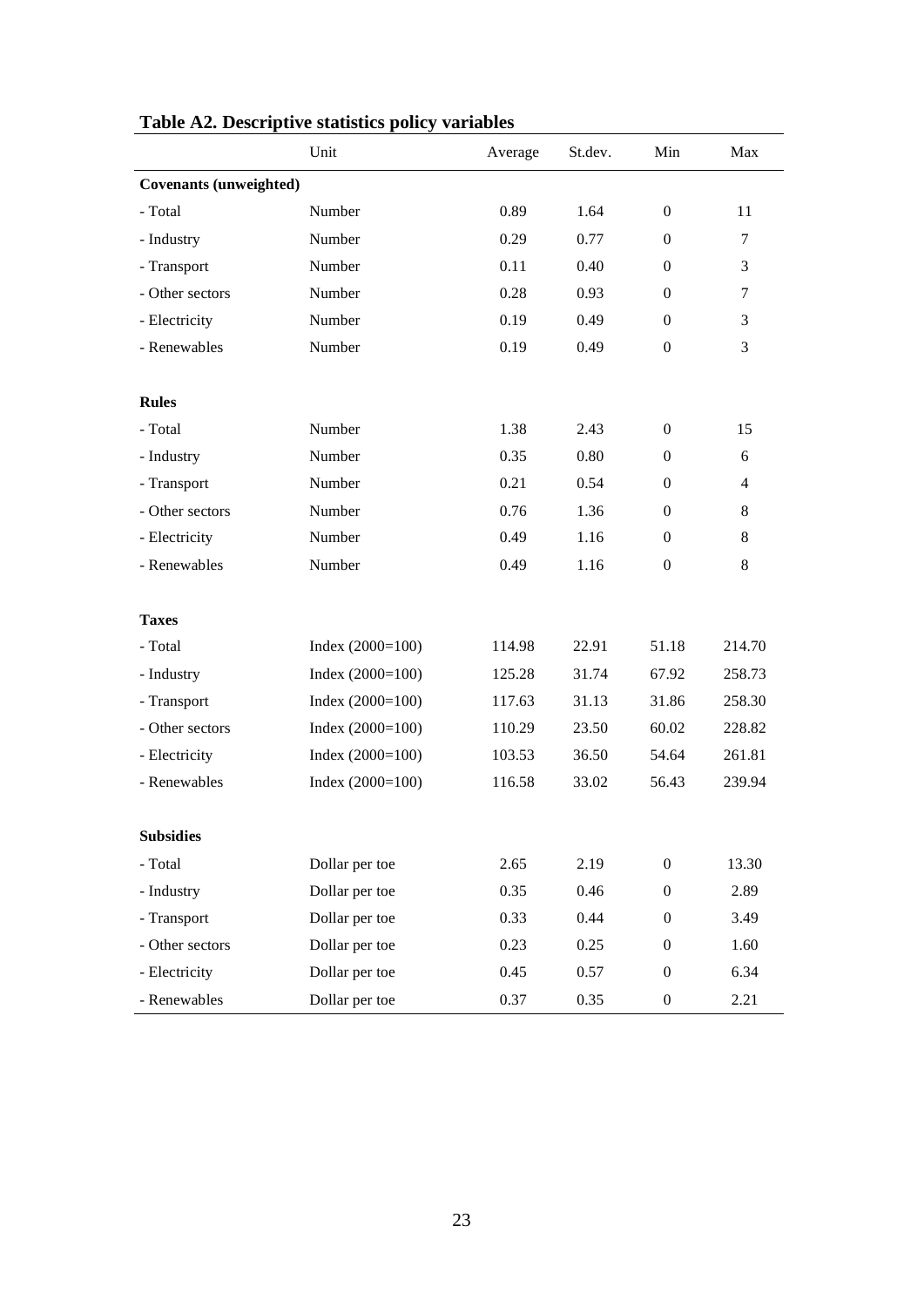|                                 |                     |          |          |                  | Table A3. Descriptive statistics alternative weighting schemes covenants |  |  |  |  |  |  |  |  |
|---------------------------------|---------------------|----------|----------|------------------|--------------------------------------------------------------------------|--|--|--|--|--|--|--|--|
|                                 | Unit                | Average  | St.dev.  | Min              | Max                                                                      |  |  |  |  |  |  |  |  |
| <b>Covenants (subcovenants)</b> |                     |          |          |                  |                                                                          |  |  |  |  |  |  |  |  |
| - Total                         | Number              | 2.94     | 6.71     | $\boldsymbol{0}$ | 34                                                                       |  |  |  |  |  |  |  |  |
| - Industry                      | Number              | 2.50     | 6.36     | $\boldsymbol{0}$ | 34                                                                       |  |  |  |  |  |  |  |  |
|                                 |                     |          |          |                  |                                                                          |  |  |  |  |  |  |  |  |
| <b>Covenants</b> (weighted)     |                     |          |          |                  |                                                                          |  |  |  |  |  |  |  |  |
| - Total                         | Number              | 0.76     | 1.39     | $\boldsymbol{0}$ | 9.25                                                                     |  |  |  |  |  |  |  |  |
| - Industry                      | Number              | 0.25     | 0.65     | $\boldsymbol{0}$ | 6.00                                                                     |  |  |  |  |  |  |  |  |
| - Transport                     | Number              | 0.10     | 0.37     | $\boldsymbol{0}$ | 2.75                                                                     |  |  |  |  |  |  |  |  |
| - Other sectors                 | Number              | 0.23     | 0.79     | $\boldsymbol{0}$ | 6.00                                                                     |  |  |  |  |  |  |  |  |
| - Electricity                   | Number              | 0.16     | 0.42     | $\boldsymbol{0}$ | 2.75                                                                     |  |  |  |  |  |  |  |  |
| - Renewables                    | Number              | 0.16     | 0.42     | $\boldsymbol{0}$ | 2.75                                                                     |  |  |  |  |  |  |  |  |
|                                 |                     |          |          |                  |                                                                          |  |  |  |  |  |  |  |  |
| <b>Covenants (types)</b>        |                     |          |          |                  |                                                                          |  |  |  |  |  |  |  |  |
| - Total                         | I (most limited)    | 0.34     | 0.72     | $\boldsymbol{0}$ | $\overline{4}$                                                           |  |  |  |  |  |  |  |  |
|                                 | $\rm II$            | 0.29     | 0.86     | $\boldsymbol{0}$ | 6                                                                        |  |  |  |  |  |  |  |  |
|                                 | $\rm III$           | 0.09     | 0.36     | $\boldsymbol{0}$ | 3                                                                        |  |  |  |  |  |  |  |  |
|                                 | IV (most stringent) | 0.17     | 0.42     | $\boldsymbol{0}$ | 3                                                                        |  |  |  |  |  |  |  |  |
| - Industry                      | $\rm I$             | 0.03     | 0.17     | $\boldsymbol{0}$ | $\boldsymbol{2}$                                                         |  |  |  |  |  |  |  |  |
|                                 | $\rm II$            | 0.10     | 0.44     | $\theta$         | $\overline{4}$                                                           |  |  |  |  |  |  |  |  |
|                                 | $\rm III$           | 0.02     | 0.15     | $\boldsymbol{0}$ | $\mathbf{1}$                                                             |  |  |  |  |  |  |  |  |
|                                 | IV                  | 0.14     | 0.39     | $\theta$         | 3                                                                        |  |  |  |  |  |  |  |  |
| - Transport                     | $\bf I$             | $0.02\,$ | 0.15     | $\boldsymbol{0}$ | $\mathbf{1}$                                                             |  |  |  |  |  |  |  |  |
|                                 | $\rm II$            | 0.03     | 0.17     | $\boldsymbol{0}$ | $\mathbf{1}$                                                             |  |  |  |  |  |  |  |  |
|                                 | $\rm III$           | 0.00     | $0.00\,$ | $\boldsymbol{0}$ | $\boldsymbol{0}$                                                         |  |  |  |  |  |  |  |  |
|                                 | ${\rm IV}$          | 0.06     | 0.24     | $\boldsymbol{0}$ | $\,1\,$                                                                  |  |  |  |  |  |  |  |  |
| - Other sectors                 | $\mathbf I$         | 0.05     | 0.29     | $\boldsymbol{0}$ | 3                                                                        |  |  |  |  |  |  |  |  |
|                                 | $\rm II$            | 0.13     | 0.60     | $\boldsymbol{0}$ | 5                                                                        |  |  |  |  |  |  |  |  |
|                                 | $\rm III$           | $0.01\,$ | 0.09     | $\boldsymbol{0}$ | $\mathbf 1$                                                              |  |  |  |  |  |  |  |  |
|                                 | ${\rm IV}$          | $0.08\,$ | 0.27     | $\boldsymbol{0}$ | $\mathbf{1}$                                                             |  |  |  |  |  |  |  |  |
| - Electricity                   | $\bf I$             | 0.04     | 0.20     | $\boldsymbol{0}$ | $\boldsymbol{2}$                                                         |  |  |  |  |  |  |  |  |
|                                 | $\rm II$            | 0.04     | 0.23     | $\boldsymbol{0}$ | $\boldsymbol{2}$                                                         |  |  |  |  |  |  |  |  |
|                                 | Ш                   | 0.02     | 0.15     | $\boldsymbol{0}$ | 1                                                                        |  |  |  |  |  |  |  |  |
|                                 | ${\rm IV}$          | $0.10\,$ | 0.31     | $\boldsymbol{0}$ | $\boldsymbol{2}$                                                         |  |  |  |  |  |  |  |  |

# **Table A3. Descriptive statistics alternative weighting schemes covenants**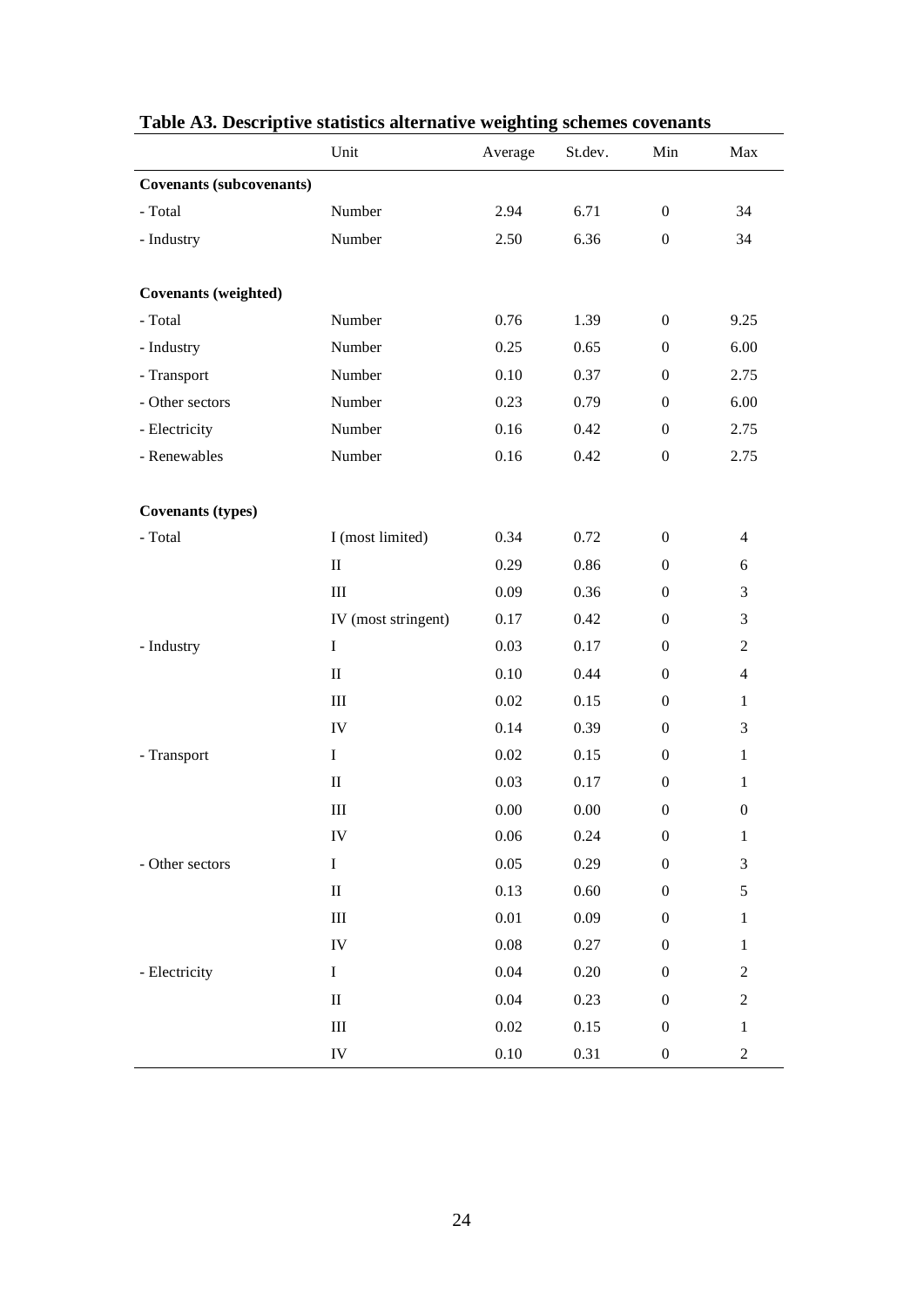| Table x4. Descriptive statistics control variables |                                |         |         |       |        |  |  |
|----------------------------------------------------|--------------------------------|---------|---------|-------|--------|--|--|
|                                                    | Unit                           | Average | St.dev. | Min   | Max    |  |  |
| In all models:                                     |                                |         |         |       |        |  |  |
| - Population density                               | Inhabitants per hectare        | 1.22    | 1.19    | 0.02  | 4.82   |  |  |
| - Openness economy                                 | $Import + export as share GDP$ | 70.23   | 43.73   | 8.87  | 326.60 |  |  |
| - Average temperature                              | Celsius                        | 11.20   | 4.47    | 2.58  | 22.29  |  |  |
| - Average precipitation                            | Mm                             | 730.9   | 274.0   | 125.5 | 2266.9 |  |  |
| - Rural population                                 | Share in total population      | 26.31   | 12.14   | 2.68  | 58.00  |  |  |
| - Fertility                                        | Number of birth per women      | 1.76    | 0.43    | 1.15  | 4.43   |  |  |
| - Population younger than 15                       | Share in total population      | 20.39   | 4.42    | 13.78 | 40.93  |  |  |
| Used in sensitivity analyses:                      |                                |         |         |       |        |  |  |
| - St. dev. temperature                             | Celsius                        | 6.63    | 1.62    | 0.98  | 10.91  |  |  |
| - St. dev. precipitation                           | Mm                             | 481.4   | 236.7   | 122.7 | 1573.9 |  |  |
| - Air passengers                                   | Per inhabitant                 | 1.11    | 1.11    | 0.03  | 11.91  |  |  |
| - Mortality                                        | Death per 1000 inhabitants     | 9.16    | 1.52    | 5.90  | 12.60  |  |  |
| - Long term interest rate                          | $\%$                           | 8.01    | 6.49    | 0.09  | 72.15  |  |  |

## **Table x4. Descriptive statistics control variables**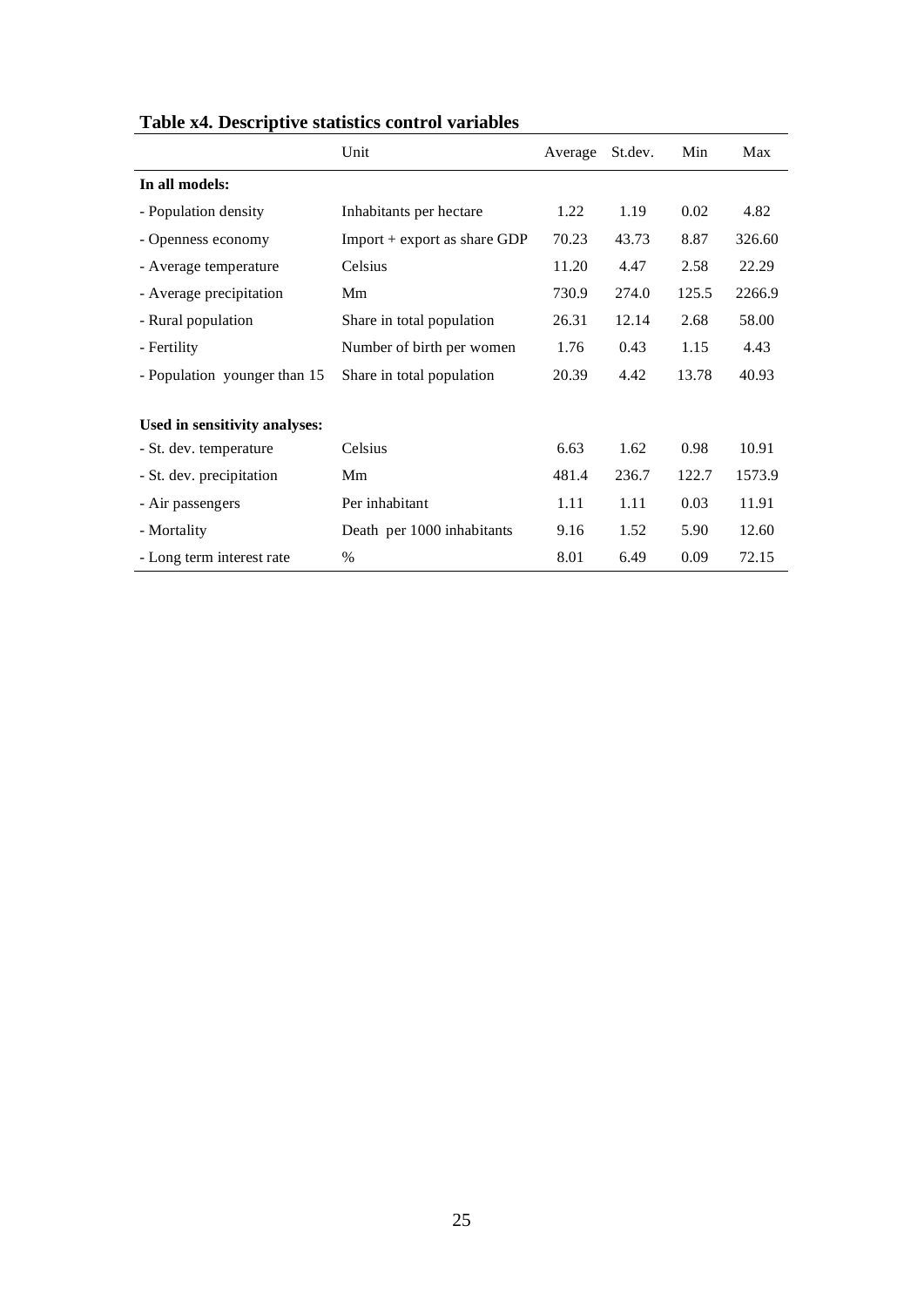# **Appendix B. Example estimation results full model**

In Table A.1 we include the full estimation results of one of the model as an example. Results for fixed country effects are not included and are available on request.

|                           | Unweighted  |         | Subconvenants |         | Weighted    |         |
|---------------------------|-------------|---------|---------------|---------|-------------|---------|
| Variable                  | Coefficient | P-value | Coefficient   | P-value | Coefficient | P-value |
| Covenants                 | 0,0002      | 0,9200  | 0,0003        | 0,5000  | $-0,0012$   | 0,6850  |
| Rules                     | $-0,0046$   | 0,0120  | $-0,0046$     | 0,0120  | $-0,0045$   | 0,0130  |
| Taxes                     | $-0,0005$   | 0,0000  | $-0.0005$     | 0,0000  | $-0,0005$   | 0,0000  |
| Population density        | $-0,4015$   | 0,0310  | $-0,4087$     | 0,0280  | $-0,4016$   | 0,0310  |
| Openness                  | $-0,0005$   | 0,0080  | $-0,0005$     | 0,0070  | $-0,0005$   | 0,0100  |
| Average temperature       | $-0,0144$   | 0,0000  | $-0,0143$     | 0,0000  | $-0,0144$   | 0,0000  |
| Average precipitation     | 0,0000      | 0,0810  | 0,0000        | 0,0790  | 0,0000      | 0,0810  |
| Share of rural population | 0,0089      | 0,0110  | 0,0090        | 0,0100  | 0,0089      | 0,0110  |
| Fertility                 | 0,0575      | 0,0010  | 0,0578        | 0,0010  | 0,0573      | 0,0010  |
| Share of youth            | $-0,0022$   | 0,5120  | $-0,0021$     | 0,5320  | $-0,0022$   | 0,5160  |
| Lagged energy-intensity   | 0,4902      | 0,0000  | 0,4891        | 0,0000  | 0,4890      | 0,0000  |
|                           |             |         |               |         |             |         |
| Linear trend Australia    | $-0,0186$   | 0,0230  | $-0,0184$     | 0,0160  | $-0,0202$   | 0,0150  |
| Linear trend Austria      | $-0,0264$   | 0,0000  | $-0,0264$     | 0,0000  | $-0,0266$   | 0,0000  |
| Linear trend Belgium      | 0,0121      | 0,0700  | 0,0127        | 0,0560  | 0,0114      | 0,0860  |
| Linear trend Canada       | $-0,0100$   | 0,1000  | $-0,0095$     | 0,1130  | $-0,0106$   | 0,0800  |
| Linear trend Denmark      | $-0,0178$   | 0,0090  | $-0.0177$     | 0,0090  | $-0,0180$   | 0,0080  |
| Linear trend Finland      | $-0,0108$   | 0,0760  | $-0.0112$     | 0,0600  | $-0,0115$   | 0,0600  |
| Linear trend France       | 0,0041      | 0,5510  | 0,0042        | 0,5400  | 0,0038      | 0,5770  |
| Linear trend Germany      | $-0,0265$   | 0,0000  | $-0.0262$     | 0,0000  | $-0,0270$   | 0,0000  |
| Linear trend Greece       | 0,0465      | 0,0000  | 0,0468        | 0,0000  | 0,0465      | 0,0000  |
| Linear trend Iceland      | $-0,0021$   | 0,7490  | $-0,0020$     | 0,7630  | $-0,0021$   | 0,7480  |
| Linear trend Ireland      | $-0,0092$   | 0,2130  | $-0,0092$     | 0,2160  | $-0,0094$   | 0,2070  |
| Linear trend Italy        | $-0,0253$   | 0,0020  | $-0,0252$     | 0,0020  | $-0,0259$   | 0,0020  |
| Linear trend Japan        | 0,0035      | 0,7780  | 0.0047        | 0,7050  | 0,0026      | 0,8300  |
| Linear trend Luxembourg   | $-0.0706$   | 0,0000  | $-0.0708$     | 0,0000  | $-0.0707$   | 0,0000  |
| Linear trend Netherlands  | $-0,0061$   | 0,5180  | $-0,0070$     | 0,4610  | $-0,0065$   | 0,4910  |
| Linear trend Norway       | $-0,0303$   | 0,0000  | $-0,0302$     | 0,0000  | $-0,0306$   | 0,0000  |
| Linear trend New Zealand  | 0,0313      | 0,0000  | 0,0314        | 0,0000  | 0,0312      | 0,0000  |
| Linear trend Portugal     | 0,0168      | 0,0300  | 0,0170        | 0,0290  | 0,0168      | 0,0300  |
| Linear trend Spain        | 0.0113      | 0,1900  | 0,0115        | 0,1800  | 0,0108      | 0,2090  |
| Linear trend Sweden       | 0,0111      | 0,0600  | 0.0110        | 0,0620  | 0,0110      | 0,0610  |
| Linear trend Switzerland  | 0,0334      | 0,0170  | 0,0345        | 0,0140  | 0,0332      | 0,0170  |
| Linear trend Turkey       | 0,0419      | 0,0010  | 0,0422        | 0,0010  | 0,0415      | 0,0010  |
| Linear trend Gr.-Brit.    | $-0,0112$   | 0,0780  | $-0,0099$     | 0,1330  | $-0,0116$   | 0,0680  |
| Linear trend USA          | $-0,0195$   | 0,0020  | $-0,0190$     | 0,0020  | $-0,0204$   | 0,0020  |

**Table A.1 Model with energy-intensity as left-hand side variable (subsidies not included)**